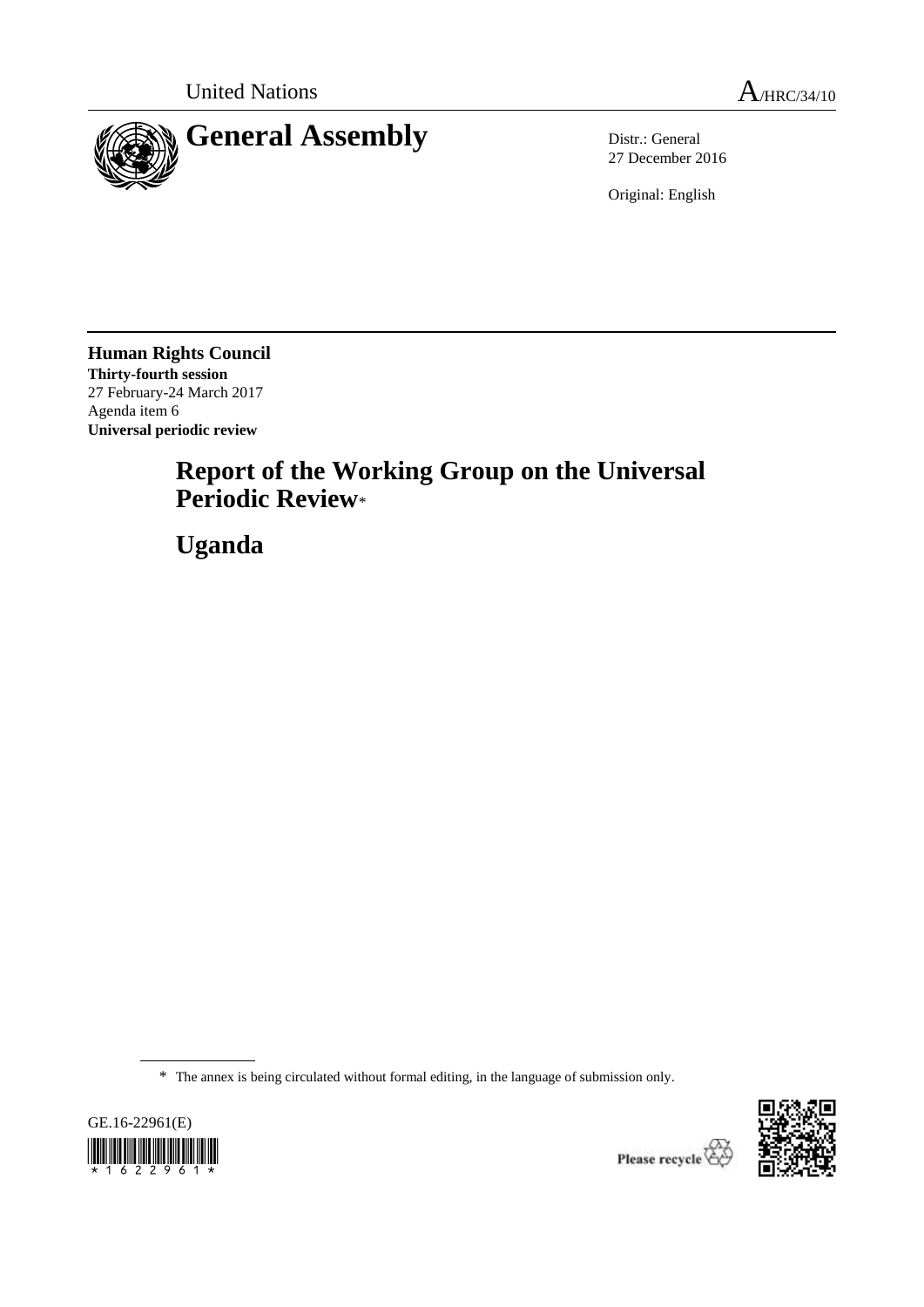### **A/HRC/34/10**

# Contents

|       |           | Page         |
|-------|-----------|--------------|
|       |           | 3            |
|       |           | 3            |
|       | A.        | 3            |
|       | <b>B.</b> |              |
| Π.    |           | $12^{\circ}$ |
| Annex |           |              |
|       |           |              |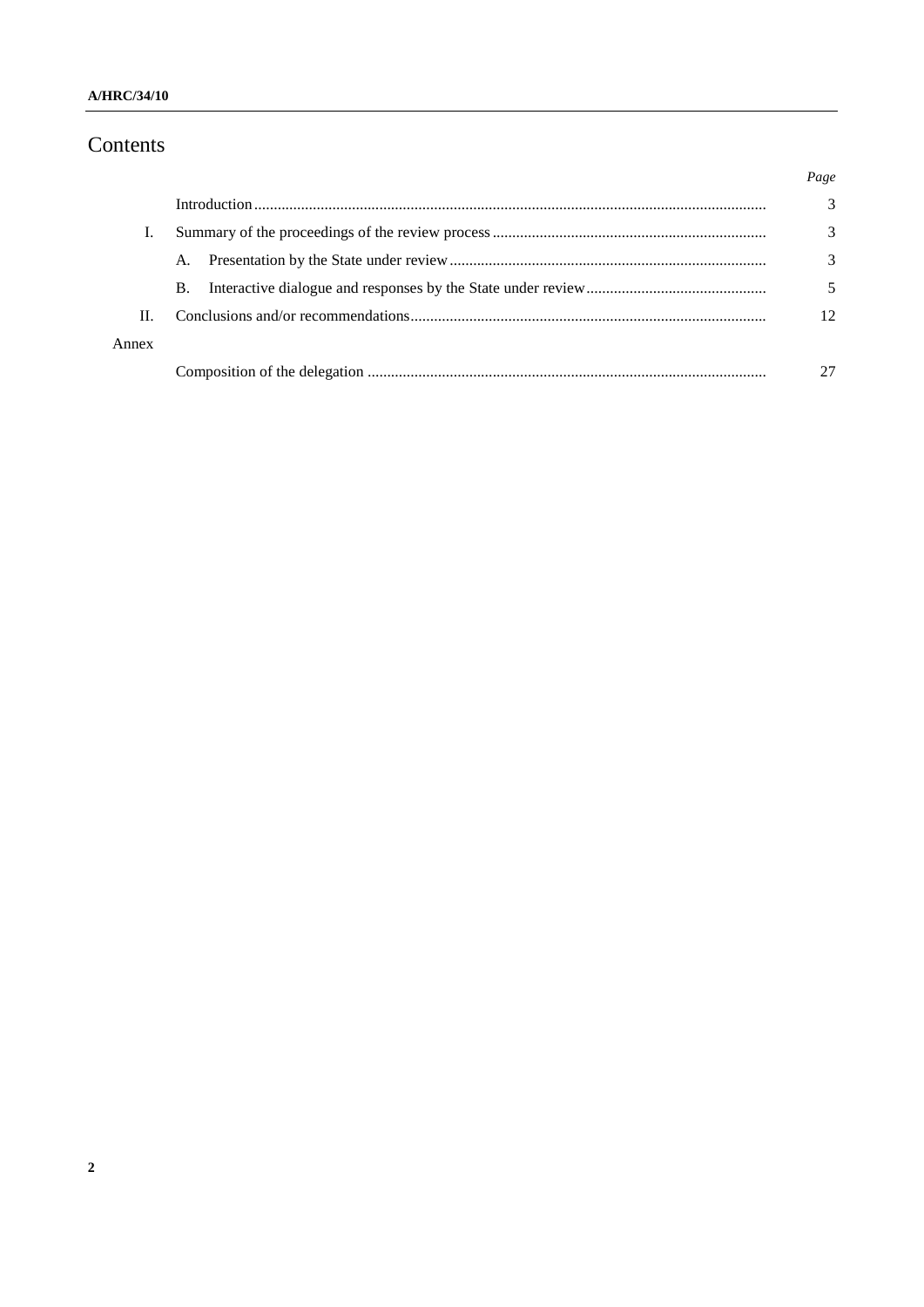# **Introduction**

1. The Working Group on the Universal Periodic Review, established in accordance with Human Rights Council resolution 5/1, held its twenty-sixth session from 31 October to 11 November 2016. The review of Uganda was held at the 7th meeting, on 3 November 2016. The delegation of Uganda was headed by the Minister for Foreign Affairs, Sam K. Kutesa. At its 13th meeting, held on 8 November 2016, the Working Group adopted the report on Uganda.

2. On 12 January 2016, the Human Rights Council selected the following group of rapporteurs (troika) to facilitate the review of Uganda: Mongolia, Morocco and Portugal.

3. In accordance with paragraph 15 of the annex to Human Rights Council resolution 5/1 and paragraph 5 of the annex to Council resolution 16/21, the following documents were issued for the review of Uganda:

(a) A national report submitted/written presentation made in accordance with paragraph 15 (a) (A/HRC/WG.6/26/UGA/1);

(b) A compilation prepared by the Office of the United Nations High Commissioner for Human Rights (OHCHR) in accordance with paragraph 15 (b) (A/HRC/WG.6/26/UGA/2);

(c) A summary prepared by OHCHR in accordance with paragraph 15 (c) (A/HRC/WG.6/26/UGA/3).

4. A list of questions prepared in advance by Belgium, Czechia, Germany, Ireland, Mexico, the Netherlands, Norway, Slovenia, Spain, Sweden and the United Kingdom of Great Britain and Northern Ireland was transmitted to Uganda through the troika. These questions are available on the extranet of the universal periodic review.

# **I. Summary of the proceedings of the review process**

#### **A. Presentation by the State under review**

5. The head of the delegation of Uganda, Sam K. Kutesa, Minister for Foreign Affairs, stated that the universal periodic review, as a mechanism driven by States, was unique in that it offered the country under review the opportunity to state what it had done to improve its human rights situation, share experiences and lessons with other States and identify challenges that must be addressed so that its people could fully enjoy their human rights.

6. Uganda supported the peer review process out of a commitment to the promotion and protection of human rights, a commitment informed by the country's experience and lessons from its history of dictatorship.

7. While the process was a welcome development, the Working Group on the Universal Periodic Review should also continue to explore ways of becoming more participatory, transparent, consultative and accountable, including in respect of reporting. Under the current procedure, the Working Group received and considered simultaneously three reports submitted separately by the country under review, OHCHR and civil society organizations. However, while the latter two reports also addressed issues concerning the country under review, there was no clear mechanism or procedure of consultation with the country reported on before those reports were submitted to the Working Group. It was essential for such a mechanism be put in place so that many of the issues that would otherwise be submitted to the Working Group were addressed at the national level. That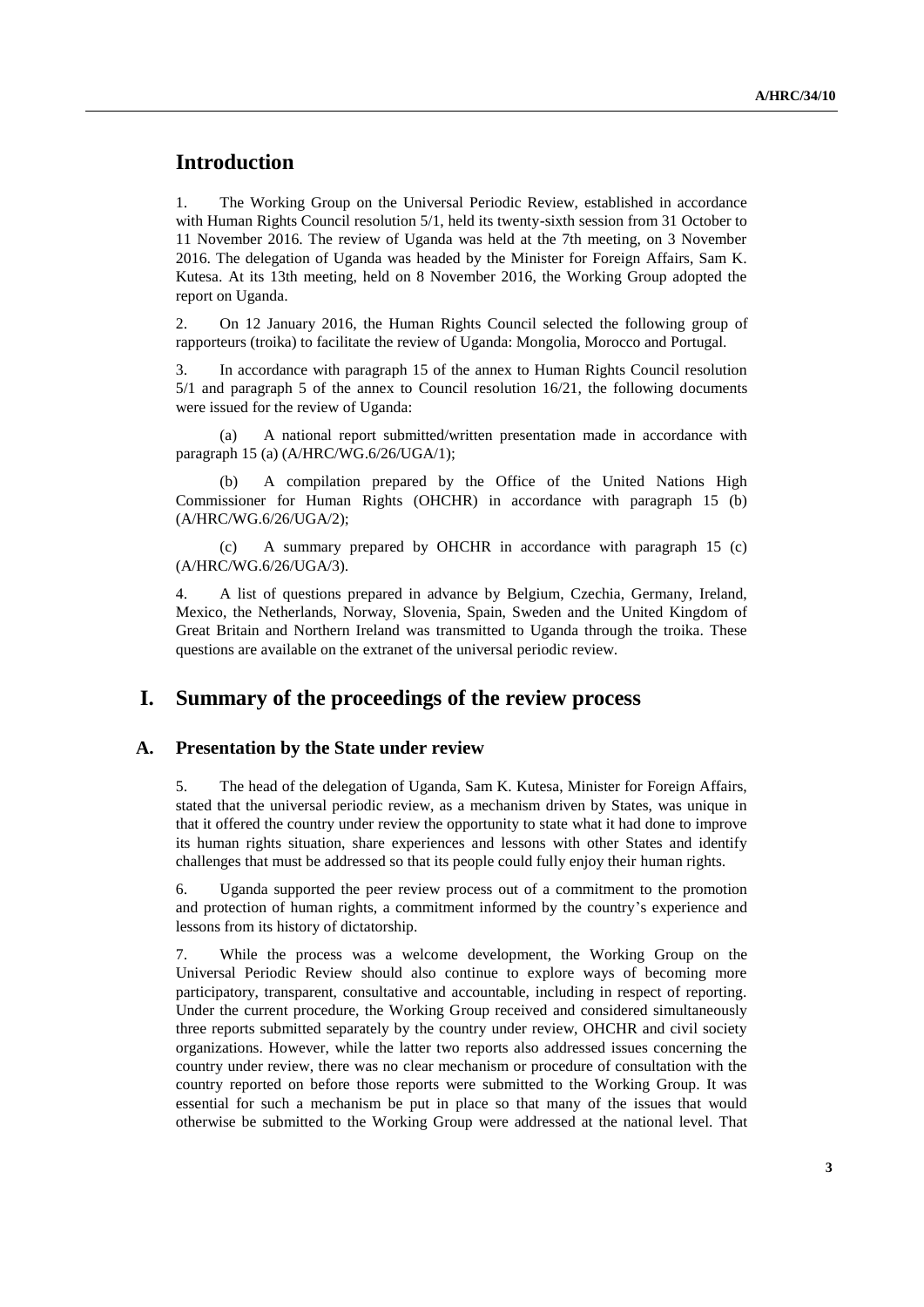would enhance the credibility of reports submitted to the Working Group and the willingness of their authors to take responsibility for them.

8. The delegation indicated that the Government had involved various stakeholders in the second periodic review of Uganda, including the Cabinet, Parliament, whose involvement was mandatory under the country's laws, and civil society organizations. The process had been participatory and consultative and had culminated in the production of the national report submitted to the Working Group.

9. The report addressed issues relating to the status of implementation of voluntary pledges and agreed recommendations made during the first review. It also provided a synopsis of key developments in human rights since 2011.

10. As for its voluntary pledges, Uganda had finalized a draft national action plan that would shortly be submitted to Cabinet for approval. The plan, once approved, would provide a broad policy framework for the promotion and protection of human rights and for the implementation of commitments under various regional and international human rights instruments. Reports prepared by the Uganda Human Rights Commission and the Equal Opportunities Commission were submitted annually to Parliament for review, and recommendations were made that were implemented by the Government and other relevant stakeholders. Institutionally, the Parliamentary Committee on Human Rights played an oversight role, while the Cabinet Subcommittee on Human Rights provided appropriate policy guidance. A technical committee provided technical support to the Cabinet; in addition, there were human rights focal points who coordinated implementation efforts in each government ministry, department and agency.

11. The delegation stressed that various agreed recommendations from the first peer review had been or were being implemented. The Prevention and Prohibition of Torture Act, adopted in 2012, had incorporated the provisions of the Convention against Torture and Other Cruel, Inhuman or Degrading Treatment or Punishment into the domestic legal order. Consultations were under way with respect to the policy and institutional issues that must be addressed before the Optional Protocol to the Convention against Torture could be ratified.

12. In connection with the justice system and law enforcement and public order, the Uganda Police Force, the Uganda People's Defence Force and the Uganda Prisons Service had each established a human rights directorate to handle human rights issues, including complaints from the public about any of their respective serving officers. Those directorates were also responsible for building in-house human rights capacity and ensuring strict adherence to the country's regional and international human rights obligations and standards.

13. The judiciary had introduced plea bargaining and improved access to legal aid services. A mandatory alternative dispute-resolution system was being used to expedite the resolution of civil disputes. In addition, the number of judicial staff had been increased to reduce case backlogs, performance targets had been set for them and new juridical areas had been created throughout the country. The Constitution (Sentencing Guidelines for Courts of Judicature) (Practice) Directions, 2013, had been adopted.

14. The independence of the key governing institutions had also been strengthened. For instance, under article 23 (6) (a) of the Constitution, the courts were empowered to release on bail persons arrested for committing criminal offences. The Uganda Human Rights Commission, under article 54 of the Constitution, could independently investigate any human rights violations and, where confirmed, recommend that the Director of Public Prosecution take appropriate action. The President, under article 60 (1) of the Constitution, was empowered to nominate the members of the Electoral Commission, who were approved by Parliament. During vetting of nominees by Parliament, any member of the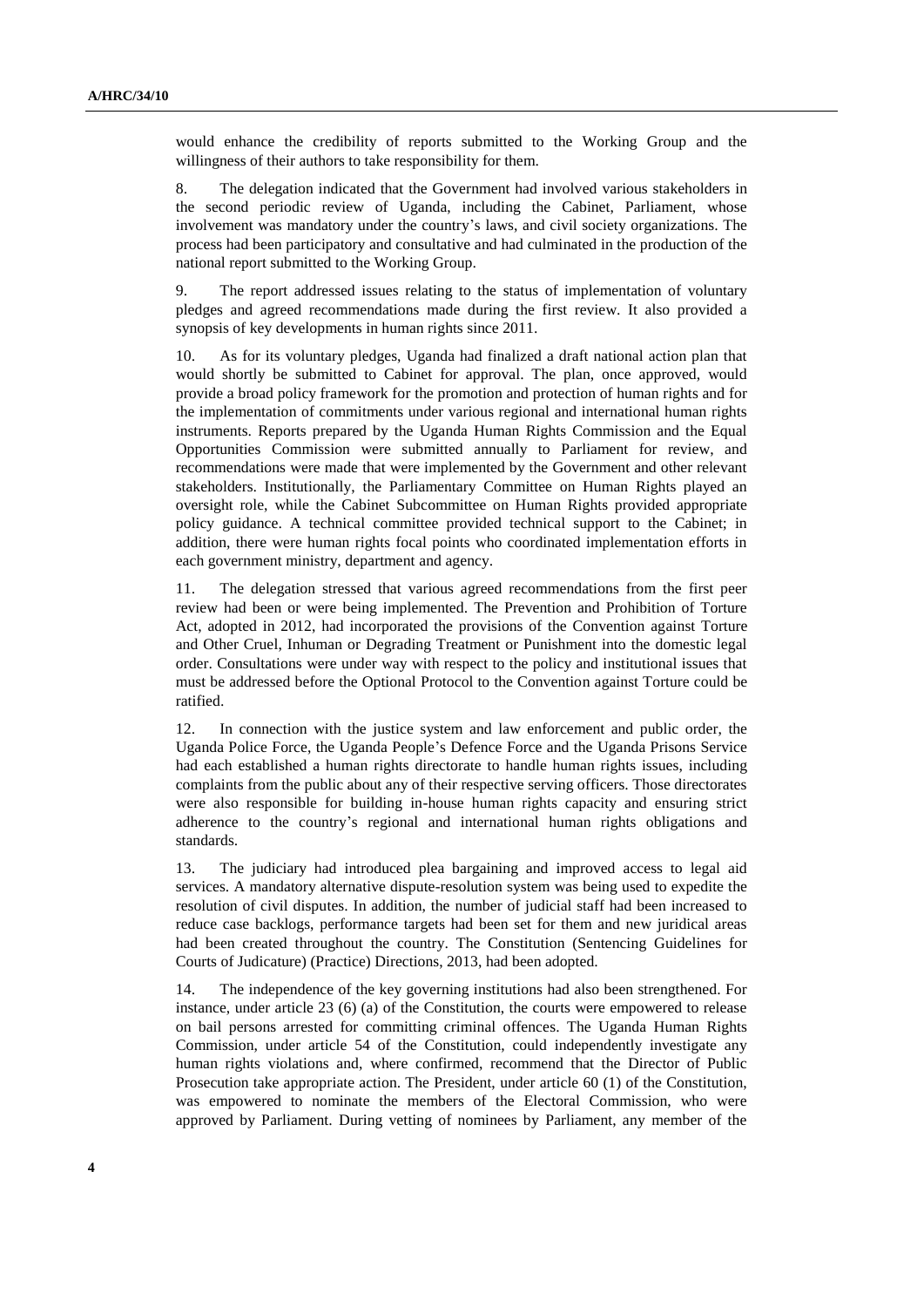public, a political party or civil society could freely provide information against any nominee.

15. The delegation also noted that the country's Constitution guaranteed rights to freedom of assembly, association and expression. The Government had continued to advocate for a strong, vibrant and responsible free press, freedom of speech and broad participation. Ongoing efforts were made to ensure that the people of Uganda understood that in enjoying their rights, they were under the obligation to act in accordance with the law.

16. Non-governmental and civil society organizations had played an increasingly large role in the life of the country. It was, therefore, crucial that their operations were transparent and streamlined and that they could be held fully accountable. The Non-Governmental Organizations Act, 2016, had been adopted to address those concerns and to ensure that non-governmental organizations (NGOs) always operated in full accordance with their respective mandates. It was also important to stress that most of the provisions of the Act reflected views expressed by NGOs themselves. Furthermore, the Act provided for representation of NGOs at various levels of decision-making — for example, on the National NGO Board (two out of seven members), on district-level committees and at local community level. The Act also provided for mechanisms for redress.

17. As for the human rights situation since the first peer review, Uganda had adopted the Second National Development Plan (2015/16-2019/20) as a development framework for the next five years. The formulation of the Plan had been guided by a rights-based approach to development. It was, therefore, a major policy tool integrating human rights and development issues. Any external development support given to Uganda must be aligned with the country's National Development Plan.

18. Uganda had held presidential, general parliamentary and local government council elections in February 2016. Despite a few administrative challenges at the outset, on the whole those elections had been held in a free and fair manner, and their outcome had reflected the will of the majority of the country's people. The Government was committed to ensuring that the recommendations made by the Supreme Court in connection with a petition it had received, together with other proposals to be made by the Ugandan people on constitutional reforms, were handled by a constitutional review commission that would be established for that purpose.

19. The Government had taken note of recommendations made by various election observers on some aspects of the elections. It had reiterated its commitment to implementing the recommendations that, in the Government's opinion, contributed to the advancement of democracy in Uganda.

### **B. Interactive dialogue and responses by the State under review**

20. During the interactive dialogue, 82 delegations made statements. Recommendations made during the dialogue are to be found in section II of the present report.

21. Canada welcomed the efforts made by Uganda to prevent violence against women and girls, including the criminalization of female genital mutilation, domestic violence and trafficking in persons. It remained concerned by restrictions on civil society, opposition parties and the media.

22. Chile welcomed the country's adoption of laws to prevent and prohibit torture and combat domestic violence. Uganda was to be commended for the adoption of a national development plan incorporating the Sustainable Development Goals.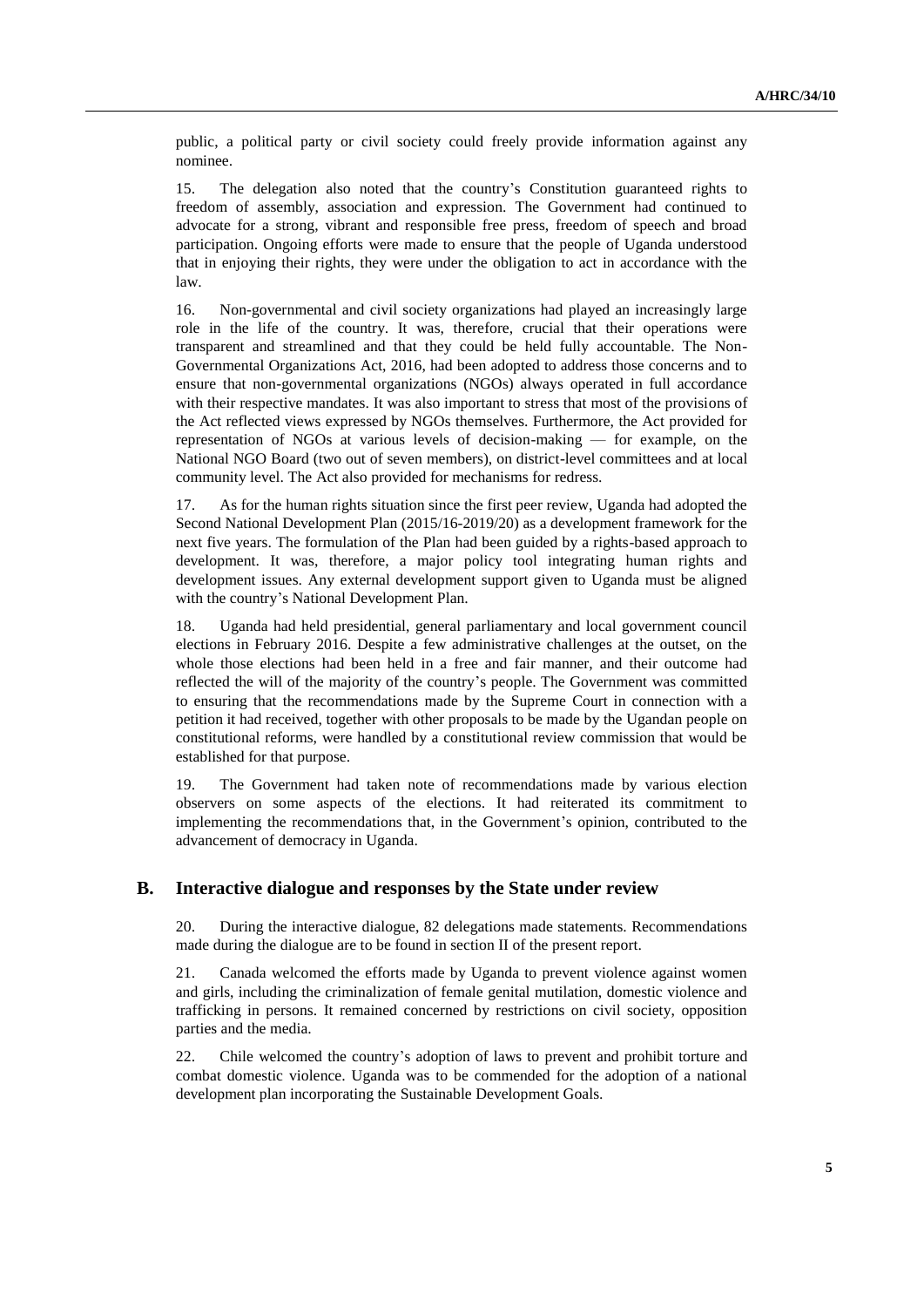23. China welcomed the priority given to development, poverty reduction and the rights of vulnerable population groups. It also welcomed progress in the rule of law, including the adoption of the Prevention and Prohibition of Torture Act and the Public Order Management Act.

24. Colombia welcomed the country's human rights programme and its commitment to implementing the recommendations it had received during the first cycle.

25. Congo encouraged Uganda to continue combating gender stereotyping but noted that efforts to ensure implementation of international obligations to promote and protect human rights still needed to be made.

26. Cuba noted the State's incorporation of the World Programme for Human Rights Education into its education policy, the adoption of new regulations to combat child labour and trafficking and steps to ensure access to education for all.

27. Cyprus commended Uganda for the establishment of the National Action Plan on Human Rights and the adoption of laws related to human rights.

28. Czechia appreciated the response by Uganda to some of its advance questions.

29. The Democratic People's Republic of Korea commended Uganda for its implementation of health, education, agricultural and other policies, for taking legislative measures and for strengthening its human rights institutions.

30. Denmark welcomed the adoption of the Prevention and Prohibition of Torture Act, while noting that key implementation regulations had not been adopted.

31. Djibouti welcomed the commitment made by Uganda to promoting and protecting human rights, especially in the area of the rights of refugees.

32. Egypt welcomed the adoption of the National Action Plan on Human Rights and the establishment of the Equal Opportunities Commission. It noted efforts to improve the protection of women's and children's rights.

33. Ethiopia noted the development of the National Action Plan on Human Rights in 2014 and the adoption of new laws aimed mainly at improving the human rights situation.

34. France welcomed the measures taken by Uganda since its first review, including the promulgation of the Children (Amendment) Act, 2016, which strengthened protection for children.

35. Georgia acknowledged the efforts made by Uganda to improve its human rights system. It welcomed the consultative, participatory and inclusive process whereby the National Action Plan on Human Rights (2014) was developed.

36. Germany welcomed the adoption of the Prevention and Prohibition of Torture Act. It condemned discrimination against women and infringements of the right to freedom of peaceful assembly.

37. Ghana commended Uganda for establishing an interministerial technical committee on human rights on which civil society was represented. Ghana welcomed the country's legal aid services and the support provided for special education for children with disabilities.

38. Guatemala expressed concern about information regarding laws that discriminated on grounds of sex. It was concerned about the lack of comprehensive anti-discrimination legislation.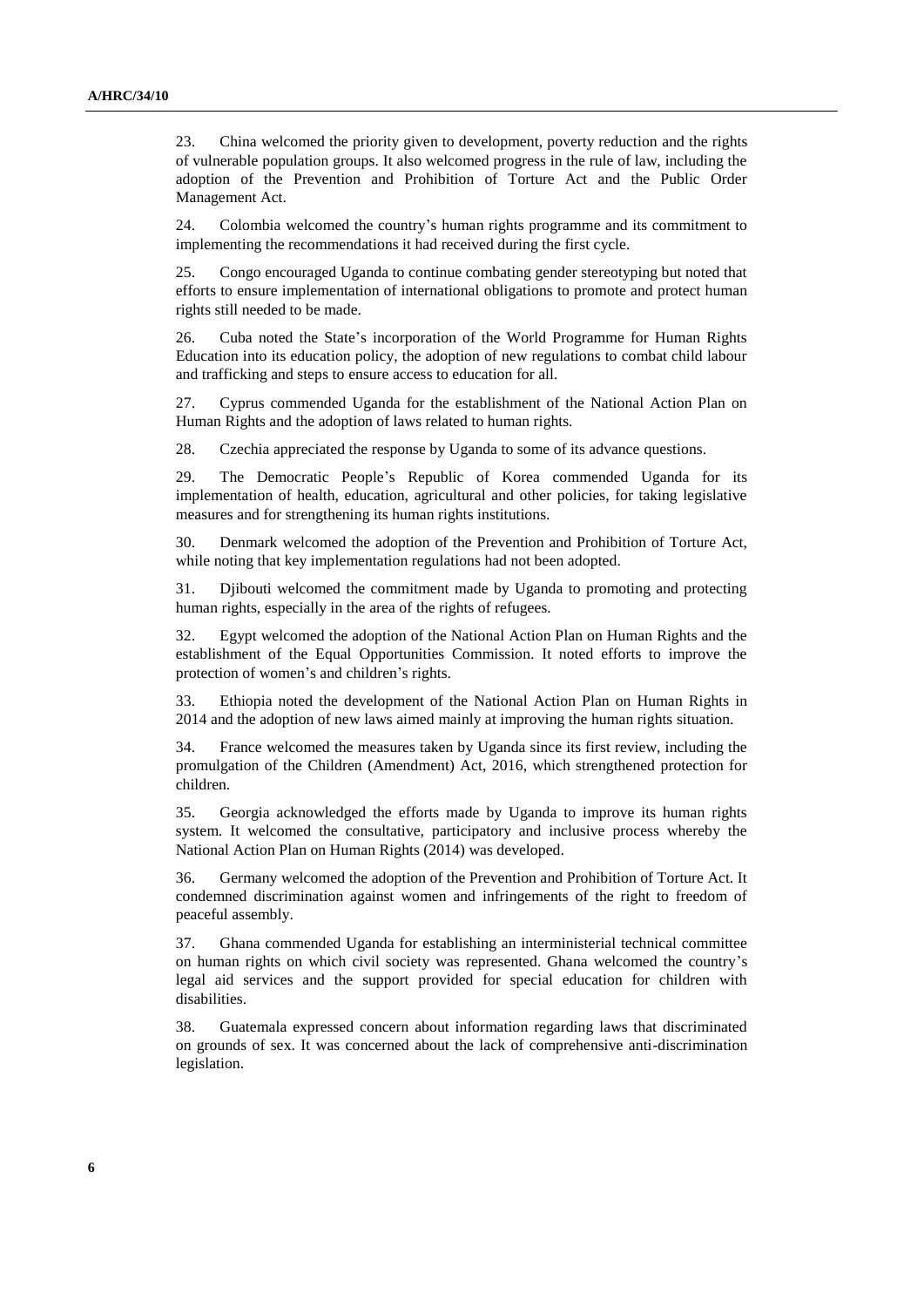39. Iceland welcomed the mitigation hearing for death-row inmates and the adoption of a number of legal provisions on women's rights. It regretted the passage of the Anti-Terrorism Act.

40. India welcomed the adoption of the National Action Plan on Human Rights, efforts to domesticate international human rights instruments and the establishment of the Cabinet Subcommittee on Human Rights. India also welcomed the reforms in the police, judiciary and prison services and asked Uganda to share its experience with the Uganda Women Entrepreneurship Programme 2015.

41. Indonesia welcomed the A status accreditation given to the Uganda Human Rights Commission and the adoption of the Prevention and Prohibition of Torture Act.

42. Ireland welcomed the adoption of the Prohibition and Prevention of Torture Act but noted that torture was still the violation most commonly reported to the Uganda Human Rights Commission.

43. Italy encouraged Uganda to continue making efforts to align its legislation with international human rights law. Italy noted that the last time a death sentence had been carried out in Uganda had been in 1999.

44. Kenya commended Uganda for its achievements in implementing human rights for all and cooperating with the human rights mechanisms, despite the resource and financial challenges it faced.

45. Libya commended Uganda for the progress it had made towards implementing the recommendations it had accepted during the first cycle, including those stating that it should increase the number of students in primary school and achieve gender equality in the schools.

46. Madagascar noted the progress Uganda had made in increasing school enrolment and promoting gender equality in primary school. It welcomed the increasing efforts made to prevent female genital mutilation.

47. Maldives welcomed the country's commitment to establishing a framework for the implementation of human rights as part of the National Action Plan on Human Rights (2014). Maldives noted the Uganda Women Entrepreneurship Programme.

48. Mauritania welcomed the creation of a permanent parliamentary commission for human rights in Uganda. It urged Uganda to continue making efforts to reduce maternal and infant mortality.

49. Mexico invited Uganda to continue making institutional efforts to cooperate more fully with the special procedures of the Human Rights Council, as well as with the treaty bodies.

50. Montenegro recognized efforts to ensure the implementation, monitoring and evaluation of the National Action Plan on Human Rights through the adoption of a coordination and reporting mechanism.

51. Mozambique commended Uganda for the implementation of recommendations on, inter alia, incorporating the Convention against Torture into the domestic legal order (through the Prevention and Prohibition of Torture Act, 2012) and gender-based violence.

52. Namibia welcomed the establishment of the Directorate of Human Rights and Legal Services, the Professional Standards Unit and Human Rights Desks in all regional offices of the police force.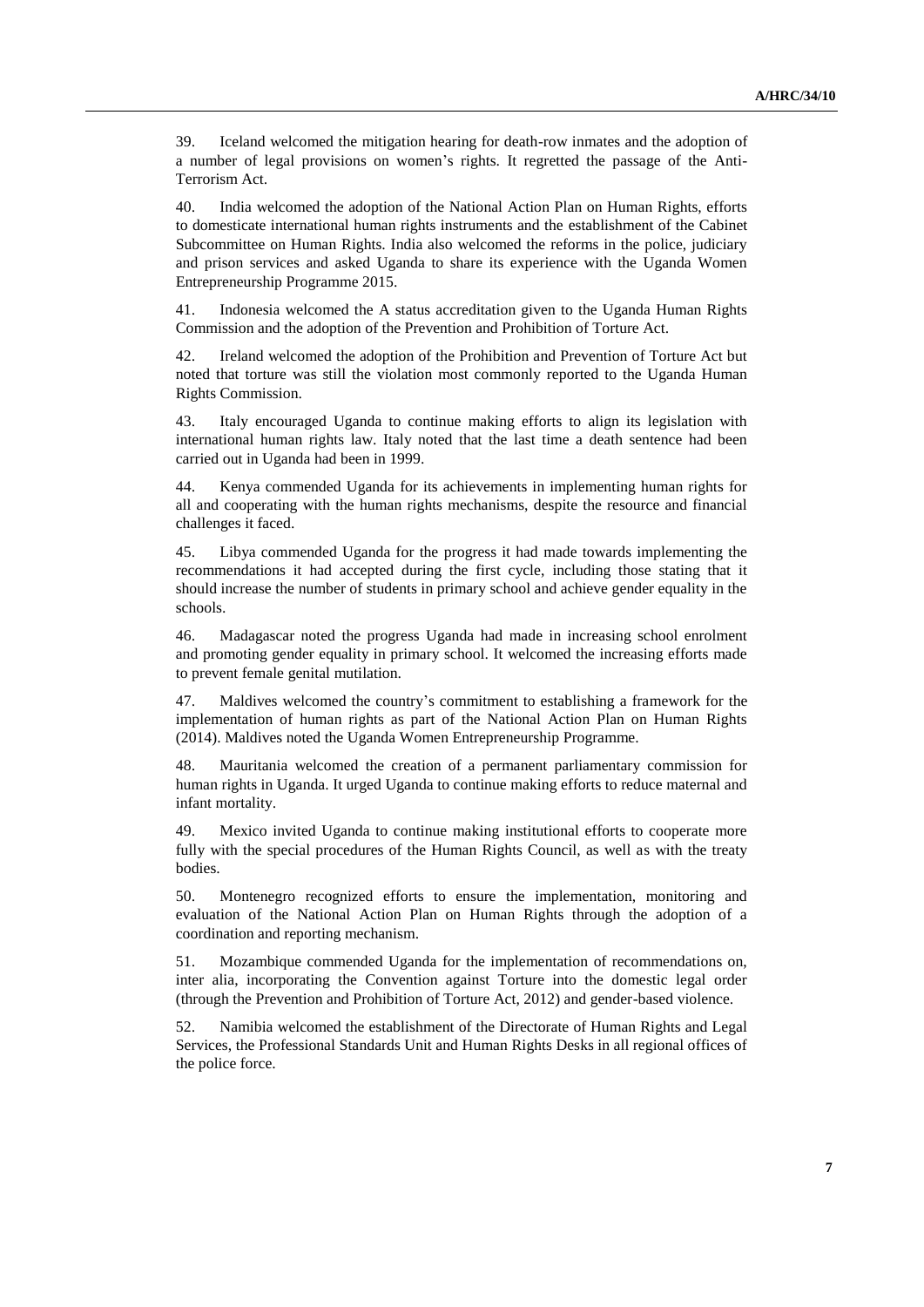53. Nepal appreciated the efforts made to realize economic, social and cultural rights. It noted that a number of national action plans and institutions had been established. It welcomed the adoption of various laws.

54. The Netherlands applauded the country's progressive refugee policy and the value it attached to civil society organizations. It expressed the hope that the access to health services of lesbian, gay, bisexual, transgender and intersex persons would not be limited.

55. The delegation of Uganda stated that the Government was considering ratifying the Optional Protocol to the Convention against Torture and its eventual policy for the implementation thereof. The financial implications would need to be considered. The Government had adopted the Prevention and Prohibition of Torture Act in 2012, and as the Act was new, its implementation had not yet been reviewed.

56. There were various institutional safeguards to protect the rights and freedoms of all Ugandans under the Constitution and they were at liberty to seek redress in the event of grievances. For example, the Anti-Homosexuality Act of 2014 had been reviewed by the country's courts and found unconstitutional. The parameters of discrimination were defined under section 1 of the Equal Opportunities Commission Act, the Act under which lesbian, gay, bisexual, transgender and intersex persons were protected from discrimination. The Government would not accept or tolerate discrimination and/or harassment, including of lesbian, gay, bisexual, transgender and intersex persons. All Ugandans were treated equally, without discrimination. Lesbian, gay, bisexual, transgender and intersex persons who were discriminated against in accessing services or in the enjoyment of certain rights could petition the Commission for redress.

57. On the other hand, Uganda could not accept activism or the promotion and public display of what people did in private. That was inconsistent with Ugandan culture, morals and customs.

58. The delegation stated that there was a de facto moratorium on the death penalty. Consequently, a recommendation had been made to amend all provisions of the Penal Code Act, chapter 120, that provided for mandatory death sentences, thereby giving the trial courts discretion to impose an appropriate sentence based on the merits and circumstances of each case.

59. Parliament was expected to attend to the Law Revision (Penalties in Criminal Matters) Miscellaneous Amendments Bill, 2015, during its tenth session. The Bill, for which input from the public and civil society had been sought, was currently before the Legal and Parliamentary Affairs Committee. It had been inspired in part by the decision of the Supreme Court in the case Attorney General v. Susan Kigula et al. Following that decision, the Uganda Law Reform Commission had embarked on a study to review the Penal Code Act, chapter 120, and other laws. The findings of the study had been in consonance with the decision of the Supreme Court on outlawing mandatory death sentences.

60. Efforts to improve access to education for girls and prevent them from dropping out were ongoing. Affirmative action policies had led to an increase in the number of girls enrolled in high school and university. Reproductive health services were now integrated in the public health services. The Government was recruiting trained, adolescent-friendly staff.

61. Persons affected by albinism were not stigmatized or discriminated against; that had not been a major problem in Uganda, unlike the situation in other countries. Protection, especially health protection, was provided.

62. The Government fully appreciated the role played by civil society and wished to continue working with it in a transparent, accountable and cooperative manner. National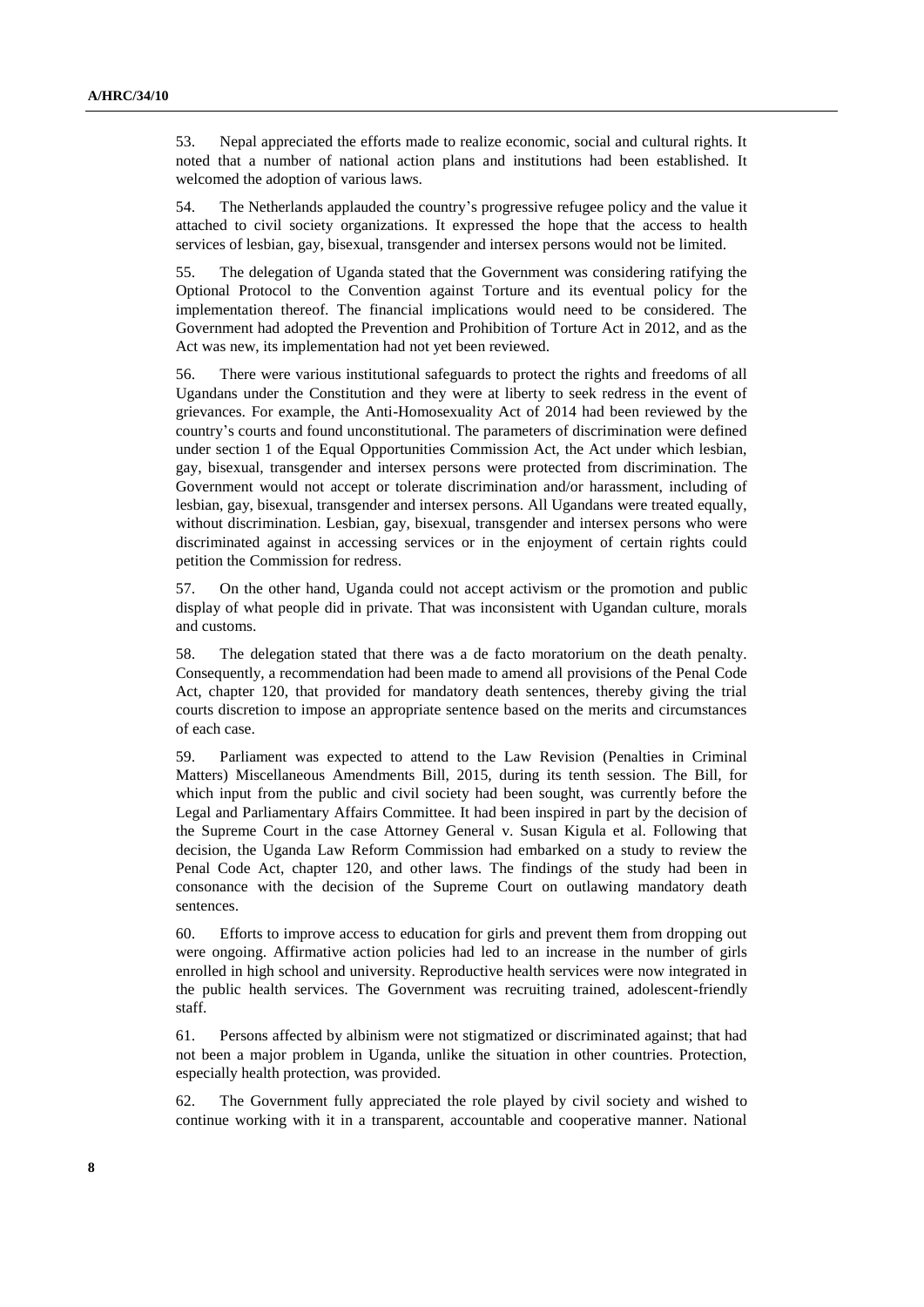interests and priorities should come first, thereby making it possible to avoid duplication, ensure accountability and thus achieve the common goal of democratization of Ugandan society.

63. Uganda remained committed to fulfilling its pledge to allocate 15 per cent of its annual budget to health, although, for the time being, the Government had allocated 8.4 per cent. Investments in infrastructure had priority. Critical public investments in areas such as roads, airports and energy or electricity generation had been made over the previous 10 years. Those investments would have a positive impact in other sectors as well, including the health sector.

64. Niger welcomed the adoption, in what had been an inclusive process, of the National Action Plan on Human Rights. It noted the creation of a governmental body to ensure adherence to international and regional human rights instruments when creating policy.

65. Nigeria acknowledged progress in strengthening the rule of law and democracy, including the ratification of international and regional human rights instruments. It appreciated the commitment to protecting the rights of refugees and asylum seekers.

66. Norway acknowledged the positive engagement and cooperation with OHCHR and the country's commendable efforts to welcome refugees, while respecting their human rights.

67. Pakistan welcomed the development of the National Action Plan on Human Rights. It also welcomed the ratification of international and regional instruments and the adoption of laws and measures protecting women's rights.

68. Panama welcomed the adoption of the Prevention and Prohibition of Torture Act and the establishment of the Equal Opportunities Commission but was concerned by challenges regarding children and women, particularly the persistence of patriarchal attitudes.

69. Paraguay welcomed the adoption of the Prevention and Prohibition of Torture Act and the elaboration of the National Action Plan on Human Rights. It encouraged improving access to justice.

70. The Philippines welcomed the progress made in promoting respect for human rights. It also welcomed efforts to address harmful traditional practices against women, such as female genital mutilation, but expressed concerned about the major challenges involved in implementing domestic laws.

71. Portugal welcomed the adoption of a law on the prevention and prohibition of torture whose definition of torture was in line with that of the Convention against Torture. It was concerned that the death penalty could still be imposed under the Anti-Terrorism (Amendment) Act.

72. The Republic of Korea commended Uganda for its commitment to developing the National Action Plan on Human Rights. It noted the implementation of the Second National Development Plan, formulated to facilitate the achievement of the Sustainable Development Goals.

73. The Russian Federation welcomed the cooperation between the Government and civil society in the realization of the National Action Plan on Human Rights. It noted the references to human rights in the Second National Development Plan (2015/16-2019/20).

74. Rwanda commended Uganda for granting hospitality to refugees. It welcomed efforts to promote gender equality and combat sexual and gender-based violence. It encouraged continued implementation of the National Action Plan on Women.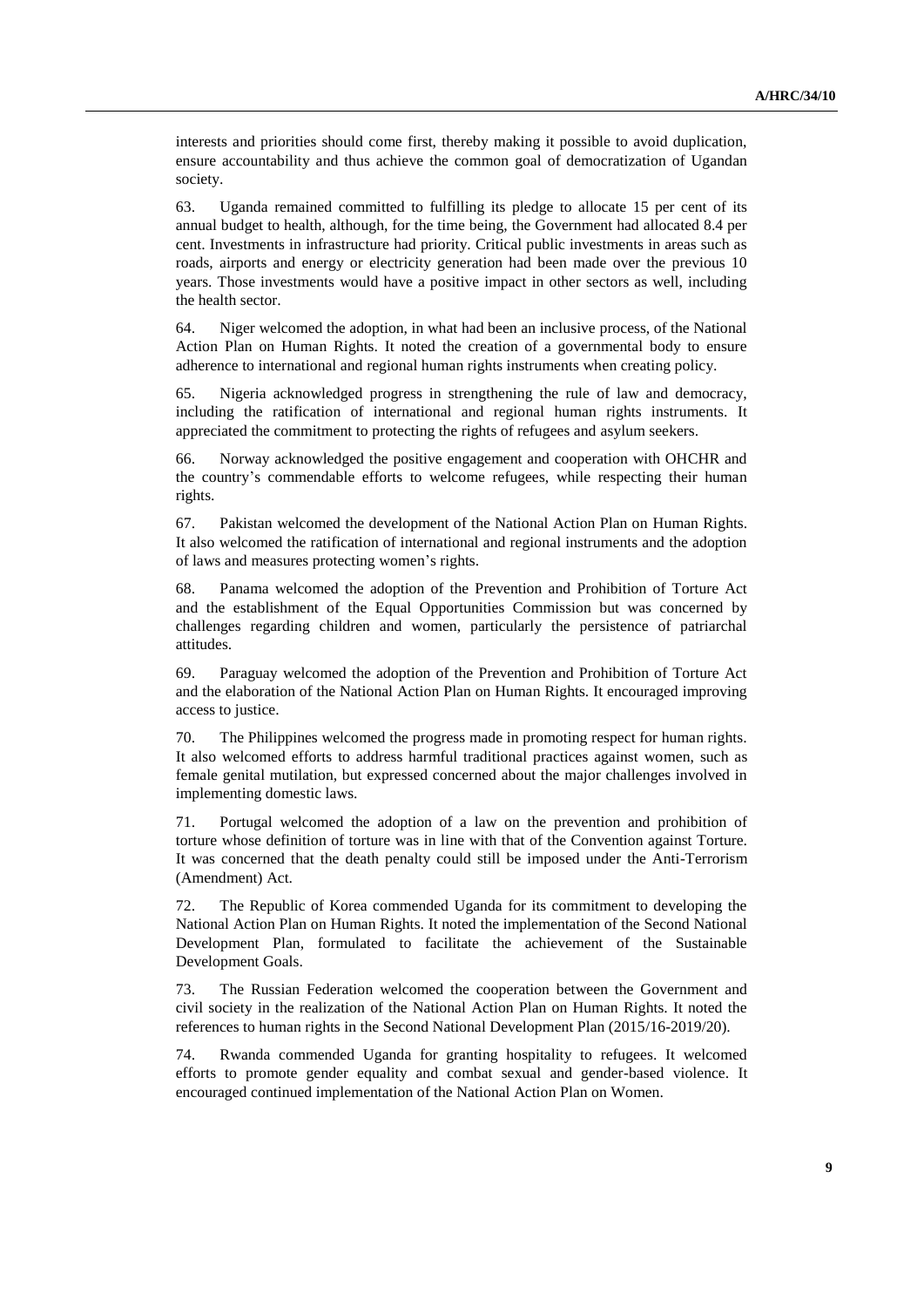75. Senegal welcomed achievements in education and in connection with vulnerable groups. It welcomed the ambitious measures taken nationally, particularly the adoption in 2014 of a National Action Plan on Human Rights.

76. Serbia encouraged Uganda to ratify the International Convention for the Protection of All Persons from Enforced Disappearance, the Optional Protocol to the Convention on the Elimination of All Forms of Discrimination against Women and the Optional Protocol to the Convention against Torture. It welcomed the adoption of a development plan that took into account the Sustainable Development Goals.

77. Sierra Leone noted the establishment of the National Action Plan on Human Rights and the launch of the Uganda Women Entrepreneurship Programme. It commended the Uganda Human Rights Commission for maintaining A status since 2009.

78. Slovenia encouraged Uganda to step up efforts to empower women and in connection with the rights of the child. It remained concerned about continuous discrimination on the basis of sexual orientation and gender identity.

79. South Africa welcomed efforts to improve access to legal aid services, the reduction in the mortality rate among prisoners and the drop in infant and maternal mortality since the 2011 review.

80. South Sudan welcomed policy developments, developments in the judiciary and prison system and the incorporation of human rights education in the curricula of the security agencies. It welcomed the holding of successful elections.

81. Spain commended Uganda for legislative developments regarding the protection of women and children. It was concerned about the deterioration of the situation of human rights defenders after the elections and the adoption of the new Non-Governmental Organizations Act.

82. The Sudan congratulated Uganda for holding elections and welcomed the adoption of the Second National Development Plan and the establishment of the Equal Opportunities Commission.

83. Swaziland urged Uganda to pass the Marriage and Divorce Bill pending before Parliament. It encouraged the country to implement the recommendations of the 2015 report of the Uganda Human Rights Commission on people living with albinism.

84. Sweden stated that the Constitution, while protecting freedom of expression and assembly, did not specifically prohibit discrimination on the basis of sexual orientation and gender identity.

85. Switzerland called on Uganda to implement the recommendations it had accepted during the first review, particularly recommendations it had made regarding the respect for freedom of expression, association and peaceful assembly.

86. The Syrian Arab Republic noted that Uganda, by making every effort to ensure the right to development and civil and political rights, had achieved progress, despite its level of development and the challenges facing it.

87. Timor-Leste welcomed the adoption of the Prevention and Prohibition of Torture Act, 2012, the creation of a parliamentary committee on human rights and the launch of the Uganda Women Entrepreneurship Programme.

88. Togo welcomed efforts by the Government to implement the recommendations made during the first review and the adoption by Parliament of laws for the protection of vulnerable groups.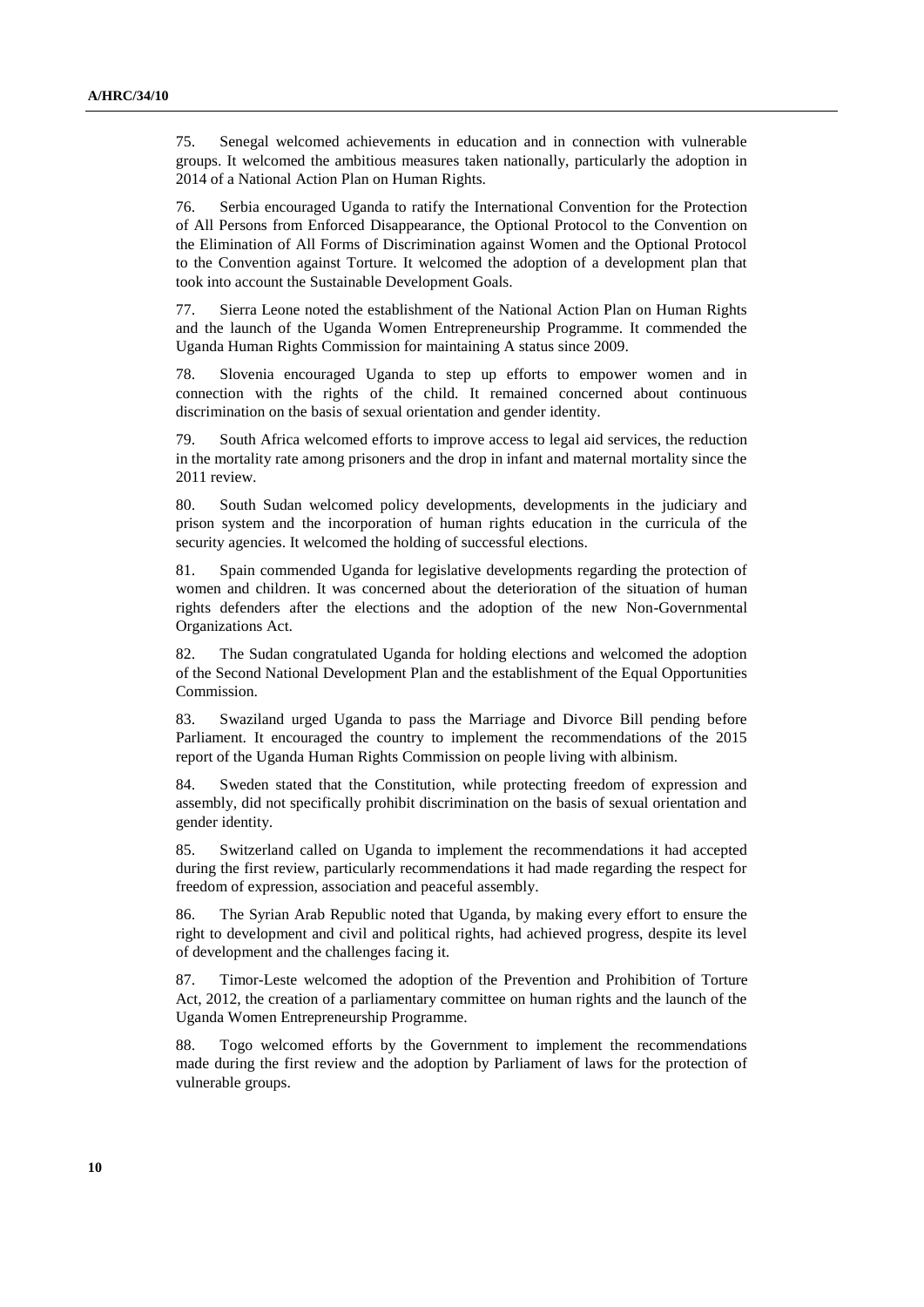89. Ukraine noted the reported persistence of harmful practices and stereotypes targeting women, children, persons with disabilities, sexual minorities, ethnic minority groups and people living with HIV/AIDS.

90. The United Kingdom of Great Britain and Northern Ireland urged Uganda to protect the fundamental freedoms of association, assembly and expression and ensure an open operating environment for political parties, NGOs and the media.

91. The United Republic of Tanzania encouraged Uganda to continue intensifying its efforts to ensure that children could exercise their rights by helping the most vulnerable and less privileged children complete their studies.

92. The United States of America remained concerned that the security forces and other authorities continued to violate citizens' rights to freedom of expression, association and peaceful assembly, including opposition members, journalists and lesbian, gay, bisexual, transgender and intersex persons.

93. Uruguay welcomed the steps that Uganda had taken, including the adoption of the National Action Plan on Human Rights, to strengthen the institutional framework for the promotion and protection of human rights.

94. The Bolivarian Republic of Venezuela acknowledged the elaboration in 2014 of the National Action Plan on Human Rights and welcomed the measures taken to ensure access to education for all, as well as the 2013 National Agricultural Policy, with its focus on vulnerable sectors.

95. Zambia expressed concern about the prevalence of violence against women, in particular domestic and sexual violence. Harmful practices against women and girls were also of great concern.

96. Zimbabwe noted that Uganda had made progress on a number of fronts, for instance, by adopting laws elaborating on the rights provided for in the Constitution and developing the National Action Plan on Human Rights.

97. Algeria welcomed the adoption of the National Action Plan on Human Rights and measures to improve access to health services and combat discrimination, with a special focus on marginalized groups.

98. Angola welcomed economic and social measures but noted challenges in connection with legislation, bringing national laws into line with international treaties, providing vulnerable groups with access to education, child mortality and birth registration.

99. Argentina welcomed the fact that there had been no executions subsequent to death sentences in recent years and encouraged Uganda to abolish the death penalty.

100. Armenia welcomed and encouraged steps to combat trafficking in persons and promote children's rights, although it noted that a significant number of children were involved in child labour.

101. Australia welcomed the work of the Uganda Human Rights Commission and the creation of a national human rights action plan. It encouraged Uganda to implement the Commission's decisions and repeal the Public Order Management Act.

102. Austria was concerned by the rise of social and economic inequality, especially between rural and urban areas, access to justice for the rural poor and the excessive use of force by security agencies.

103. Azerbaijan welcomed the country's constructive approach to the review process and the National Action Plan on Human Rights.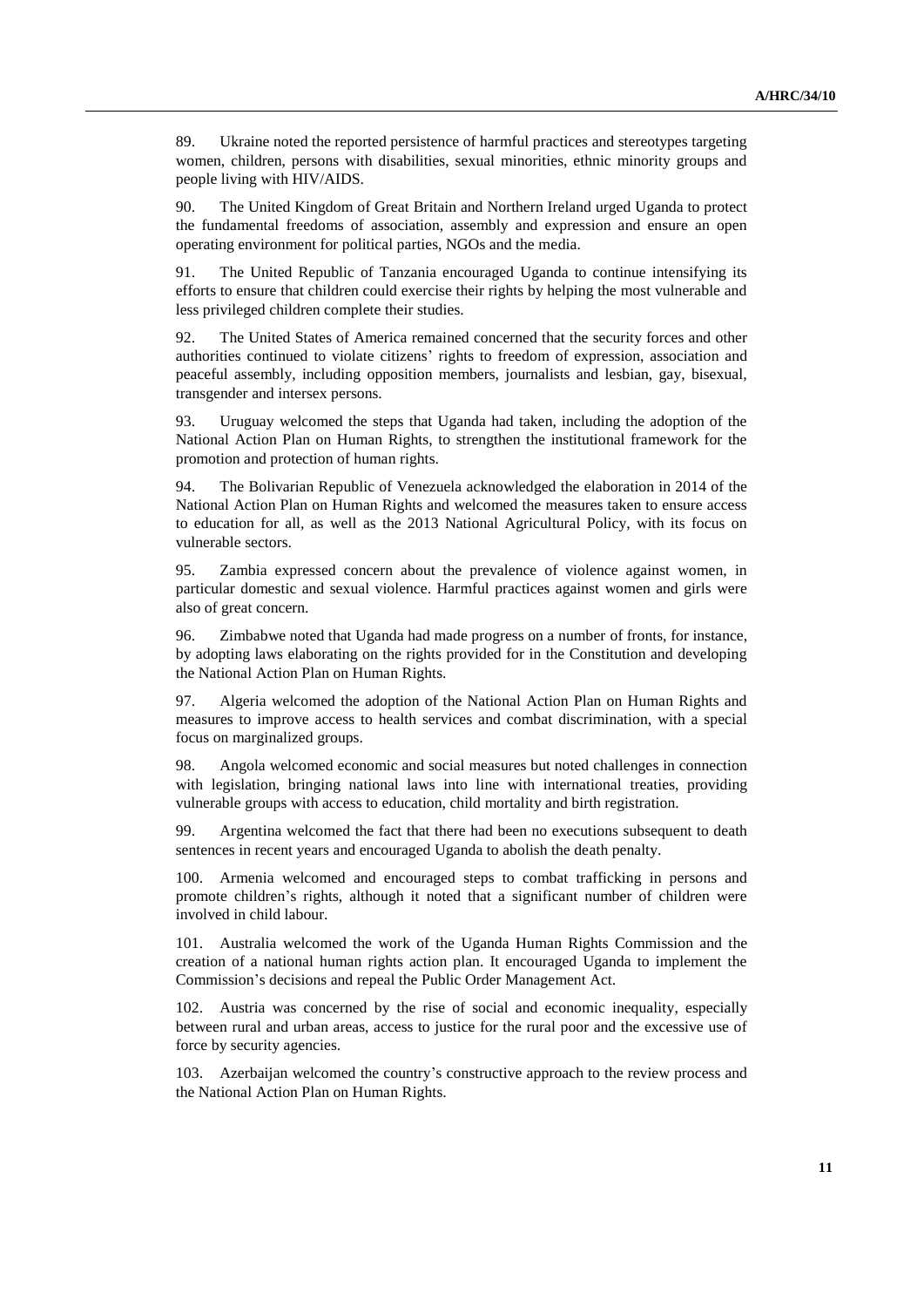104. Bangladesh, noting that the challenges still facing Uganda were the result of resource constraints, welcomed the country's democratic and socioeconomic reforms.

105. Belgium indicated that some recommendations accepted by Uganda in the previous review had not been implemented and that there was still room for progress, particularly regarding the abolition of the death penalty and juvenile justice.

106. Botswana encouraged Uganda to finalize pending legislation and policies such as the Judiciary Administration Bill, the Legal Aid Policy and the National Transitional Justice Policy.

107. Brazil expressed appreciation for the country's policies on refugees and asylum seekers and the adoption of the Children (Amendment) Act, 2016.

108. Burundi lauded the creation of justice centres and legal aid clinics in courts and the prison system, which would improve access to justice and the right to defence.

109. Haiti acknowledged progress towards prison reform. It congratulated Uganda for its reception of refugees and its strategies for the protection of their rights.

110. Morocco commended Uganda for the measures it had taken to strengthen the institutional human rights framework, the harmonization of its legislation with international human rights instruments and its fight against torture.

111. Mauritius welcomed the measures taken by Uganda to ensure access to education for all, end hunger and achieve food security and combat malaria, tuberculosis and HIV/AIDS.

112. The delegation of Uganda stated that the Government's policies on enhancing and protecting women's rights were second to none. The Government was more than willing to accede to or sign any instrument that would help further the aims of those policies. Raising men's awareness of women's rights was important, as was educating women and empowering them economically, for instance, by giving them access to affordable credit to start small businesses. The Government's policy was to arrest the perpetrators of violence against women, including female genital mutilation.

113. In the 1980s, Uganda had been a leader in the fight against HIV/AIDS. There had been no stigmatization then and there was no stigmatization currently of persons affected by the disease. Access to antiretroviral medicines was guaranteed.

114. The Government was fully committed to ensuring the right to freedom of assembly, as long as that right was exercised without violating the law. Many countries had legislation regulating the right of assembly. The Non-Governmental Organizations Bill had not been unconstitutional; no unconstitutional bill could be adopted and become law. The Constitution was the supreme law of the land. The break-ins experienced by NGOs were crimes that were being investigated and would eventually be punished. Training in human rights for members of the security forces was ongoing. Any of them who violated human rights would be prosecuted.

# **II. Conclusions and/or recommendations**

115. **The recommendations formulated during the interactive dialogue/listed below have been examined by Uganda and enjoy the support of Uganda:**

115.1 **Enhance ratification of international human rights instruments (Congo);**

<sup>\*\*</sup> The conclusions and recommendations have not been edited.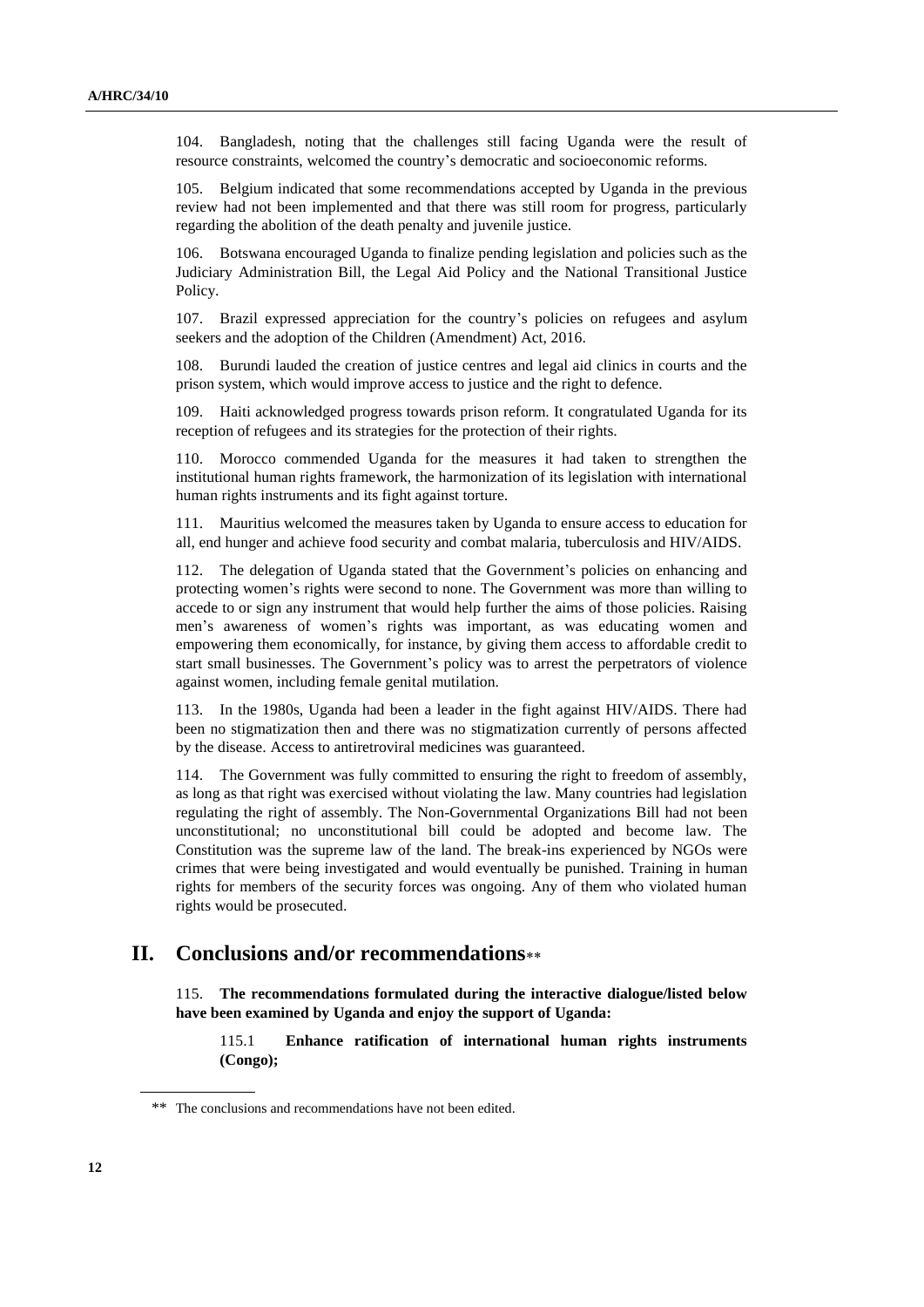115.2 **Continue to consider ratification of more international human rights instruments (Syrian Arab Republic);**

115.3 **Continue acceding to the core international human rights instruments (Azerbaijan);**

115.4 **Adopt the Prevention and Prohibition of Torture Regulation to make the Prevention and Prohibition of Torture Act operational (Denmark);**

115.5 **Implement the Prevention and Prohibition of Torture Act, whose definition of torture complies with the Convention against Torture, in order to ensure an effective system for preventing all forms of torture (Portugal);**

115.6 **Implement, in practice, the Prevention and Prohibition of Torture Act, including through the establishment of an effective system of prevention of all forms of torture and other cruel, inhuman or degrading treatment (Switzerland);**

115.7 **Put in place the necessary regulations to ensure the full implementation of the Prevention and Prohibition of Torture Act of 2012 and that appropriate training on the Act is carried out for security services to ensure its effective application (Ireland);**

115.8 **Abolish all discriminatory laws and practices in accordance with its international obligations under the Convention on the Elimination of All Forms of Discrimination against Women (Iceland);**

115.9 **Enact laws that enhance equal access to property rights for women (Sweden);**

115.10 **Ensure the effective implementation of the Act of 2010 on female genital mutilation (Madagascar);**

115.11 **Criminalize female genital mutilation (Zambia);**

115.12 **Continue efforts through education and awareness-raising initiatives to improve the effective implementation of the laws on domestic violence and on female genital mutilation, and eliminate discrimination based on sex from legislation (Paraguay);**

115.13 **Effectively implement relevant laws governing sexual and genderbased violence (Zambia);**

115.14 **Enact legislation prohibiting violence against children in all settings (Zambia);**

115.15 **Strengthen its efforts to enforce the Prevention of Trafficking in Persons Act (Timor-Leste);**

115.16 **Make further efforts to ensure compliance with the Prevention of Trafficking in Persons Act (Togo);**

115.17 **Consider ratifying the International Labour Organization (ILO) Domestic Workers Convention, 2011 (No. 189), and the Protocol to Prevent, Suppress and Punish Trafficking in Persons, Especially Women and Children, supplementing the United Nations Convention against Transnational Organized Crime (Philippines);**

115.18 **Adopt legislation that prevents discrimination against women, eliminates female genital mutilation/cutting and prevents forced marriages (Australia);**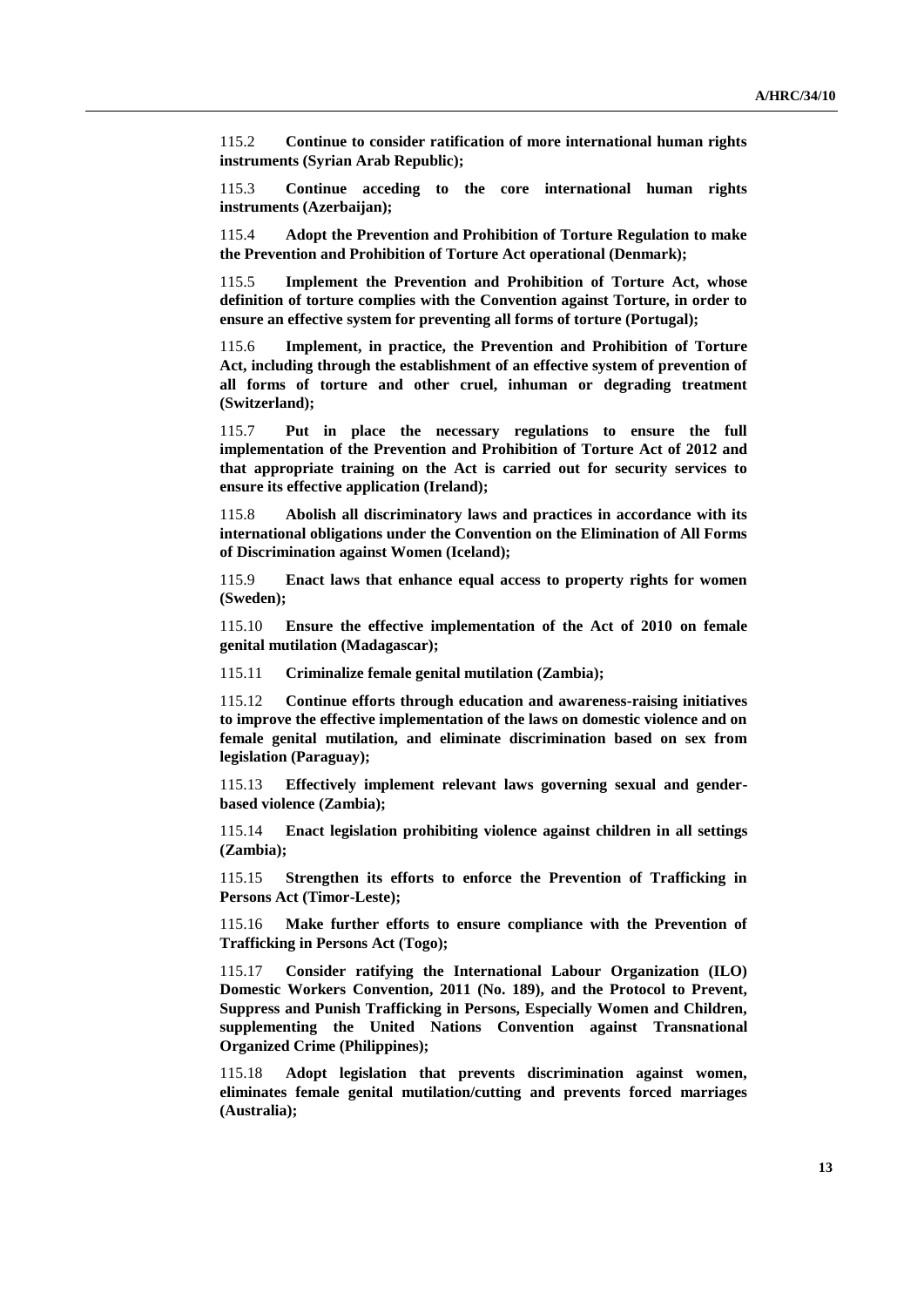115.19 **Ensure that the enforcement and implementation of laws is in compliance with the Constitution and the country's obligations under international and regional law to respect and protect the right of everyone in Uganda to exercise their human rights to freedom of expression and peaceful assembly (Sweden);**

115.20 **Take the measures necessary for the amendment of the law on children in accordance with the Convention on the Rights of Persons with Disabilities (Togo);**

115.21 **Amend the Children (Amendment) Act in line with the Convention on the Rights of Persons with Disabilities, aiming at mainstreaming the rights of children with disabilities across all programmes, and provide the necessary resources for their protection (Portugal);**

115.22 **Speedily enact the respective policies and bills on legal aid and transitional justice to fulfil the constitutional mandate to provide justice for all (Austria);**

115.23 **Create in Parliament a process to control the conformity of laws with the international commitments of the country in the field of human rights (France);**

115.24 **Continue to harmonize its domestic legislation with all international human rights instruments that Uganda is a party to (Indonesia);**

115.25 **Ensure that the country's laws are in compliance with international human rights standards (Zimbabwe);**

115.26 **Further incorporate all the ratified international legal instruments into domestic law (Niger);**

115.27 **Continue to implement the National Action Plan on Human Rights to, among other things, strengthen the capacity of the Government and of citizens when it comes to protection and promotion of human rights (Cuba);**

115.28 **Strengthen the implementation of the National Action Plan on Human Rights (Angola);**

115.29 **Ensure the effective implementation of the National Action Plan on Human Rights (Mauritius);**

115.30 **Continue its efforts to implement the National Action Plan on Human rights (Sudan);**

115.31 **Continue strengthening the application of the National Action Plan on Human Rights (Bolivarian Republic of Venezuela);**

115.32 **Adopt the National Action Plan on Human Rights in the coming period (Russian Federation);**

115.33 **Fully implement the National Gender Policy Action Plan (Republic of Korea);**

115.34 **Enhance efforts to implement the National Action Plan on Women, in particular their participation and integration in the economy (South Africa);**

115.35 **Strengthen implementation of the National Agricultural Policy to ensure access to food and address malnutrition (South Africa);**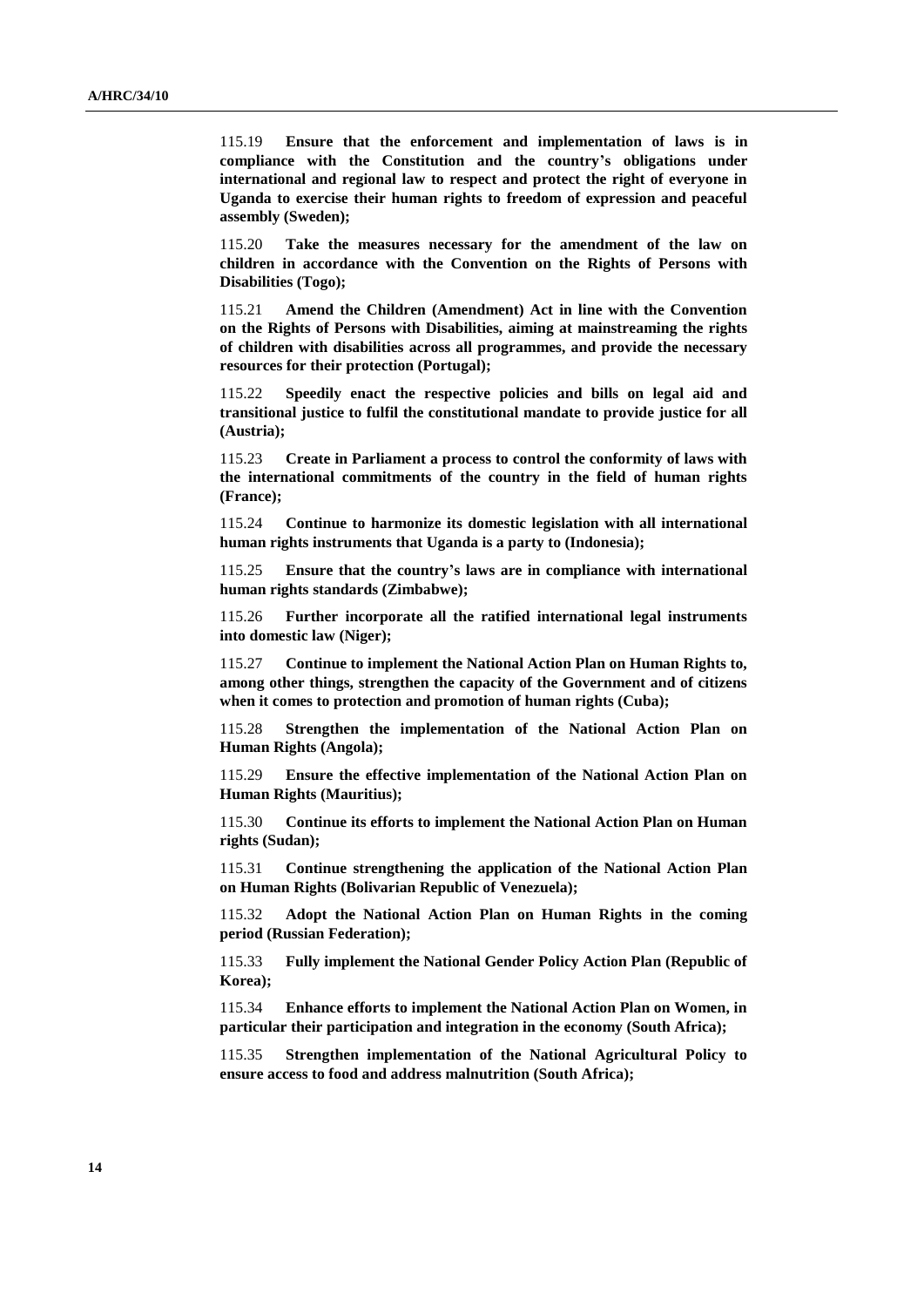115.36 **Accelerate the establishment and functioning of the National Children's Authority to prevent and combat violence, exploitation and other degrading practices (Spain);**

115.37 **Put in place strategies and implement the action plan to more effectively combat child, early and forced marriage (Sierra Leone);**

115.38 **Adopt and implement the plan of action against early marriages (Djibouti);**

115.39 **Give continuity to strengthening national human rights institutions and mechanisms (Nepal);**

115.40 **Provide adequate funding for the national human rights institution and reduce its reliance on external sources (Philippines);**

115.41 **Continue to strengthen its national human rights and democratic institutions (Bangladesh);**

115.42 **Further strengthen the financial resources of the Uganda Human Rights Commission (Niger);**

115.43 **Capacitate and allocate resources to the Uganda Human Rights Commission in a sustainable manner (South Africa);**

115.44 **Maintain and strengthen measures to enhance the promotion and protection of human rights (Syrian Arab Republic);**

115.45 **Continue constructive cooperation with United Nations human rights mechanisms (Azerbaijan);**

115.46 **Strengthen cooperation with the treaty bodies by being up to date with the submission of its national reports (Colombia);**

115.47 **Submit overdue reports to the human rights treaty bodies (Ghana);**

115.48 **Submit its overdue reports to the relevant treaty bodies (Sierra Leone);**

115.49 **Consider strengthening the framework and mechanisms for eliminating discrimination against women and gender-based violence by enacting and enforcing all relevant laws, already under consideration, relating to violence against women (Mauritius);**

115.50 **Promote the participation of women in the process of national development (Angola);**

115.51 **Continue with efforts to advance the rights of women and combat discrimination against women and girls, in particular to achieve equal access to education and prevent girls dropping out of school (Mexico);**

115.52 **Delete all discriminatory provisions against women that may exist in its national laws (Guatemala);**

115.53 **Prevent and combat all forms of discrimination and violence against women and other vulnerable groups (Italy);**

115.54 **Take appropriate measures to eliminate all forms of discrimination against women and girls as well as persons with albinism (Madagascar);**

115.55 **Continue to protect girls from all forms of discrimination and promote girls' rights and access to education (Pakistan);**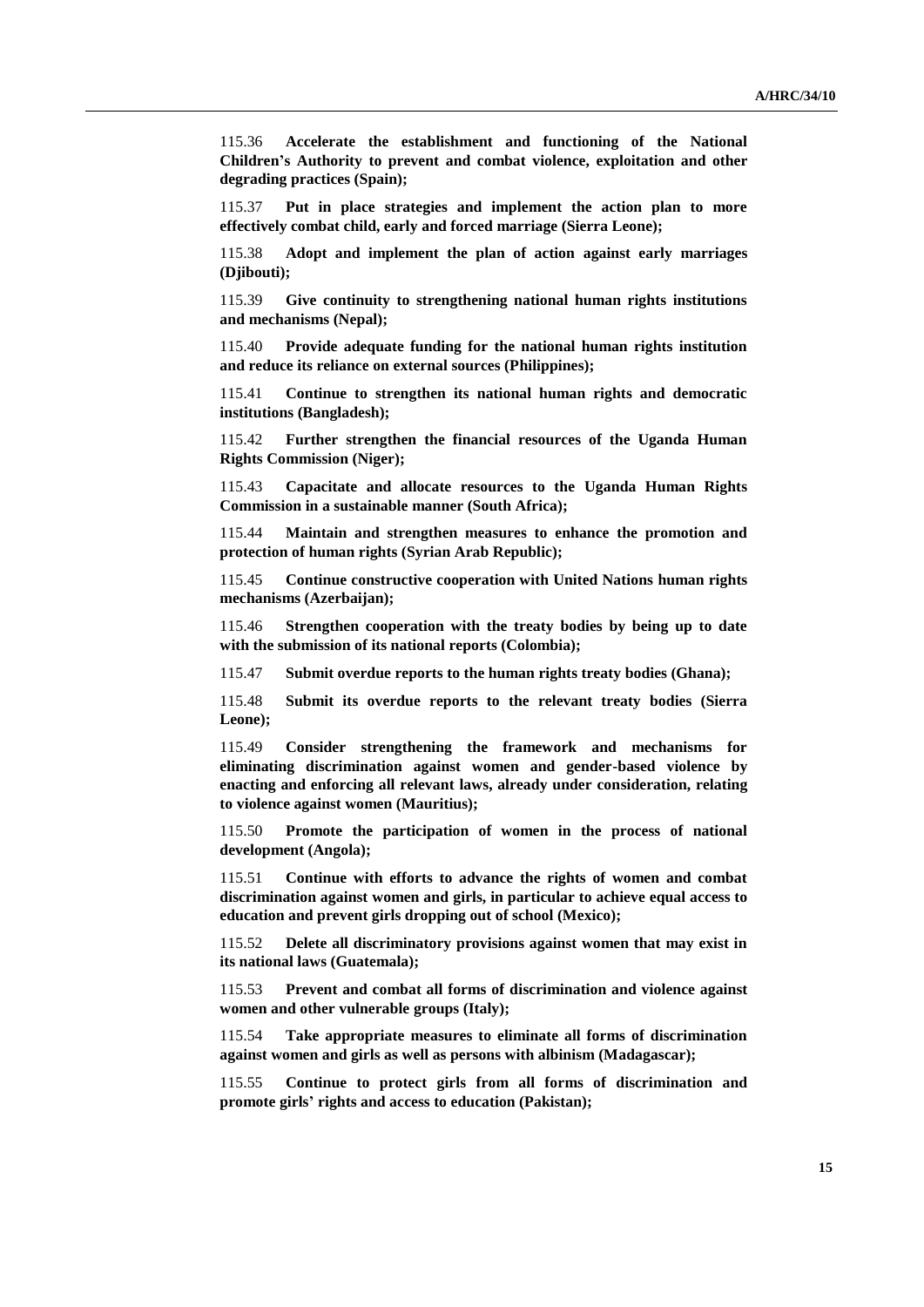115.56 **Promote national efforts aiming at achieving gender equality and women's empowerment on the political and social level (Egypt);**

115.57 **Continue to improve its policies to protect the rights of women (Syrian Arab Republic);**

115.58 **Continue to promote and protect the rights of children (Syrian Arab Republic);**

115.59 **Strengthen the response against the HIV/AIDS pandemic by combating discriminatory attitudes and stigmatization of persons living with the virus. The guides on HIV and human rights are a valuable tool for this goal (Colombia);**

115.60 **Establish an information and prevention strategy to combat the discrimination against and persecution of the albino population in the country, as well as protection for these persons, in particular for albino children (Mexico);**

115.61 **Take active measures to eliminate gender-based violence against women, specifically refugee women, and take immediate appropriate measures to eliminate all forms of discrimination against women, in line with the Convention on the Elimination of All Forms of Discrimination against Women (Namibia);**

115.62 **Take the necessary measures to guarantee the rights of women, investigate and punish those responsible for these violations, provide assistance to victims and raise awareness about patriarchal attitudes and deeply entrenched stereotypes (Argentina);**

115.63 **Continue to strengthen the existing legal framework and deepen measures aimed at preventing gender-based violence (Syrian Arab Republic);**

115.64 **Intensify efforts to combat all forms of violence against women and girls (Georgia);**

115.65 **Step up efforts to raise national awareness to combat all forms of violence against women and girls (Timor-Leste);**

115.66 **Strengthen efforts to eliminate violence against women and girls and harmful practices (Slovenia);**

115.67 **Carry out additional national awareness-raising campaigns to combat violence against women and girls (Togo);**

115.68 **Continue to strengthen measures aimed at protecting and rehabilitating women victims of sexual and domestic violence (Maldives);**

115.69 **Further protect women's rights and combat violence against women (China);**

115.70 **Continue to promote the protection of the rights of women and children (Nigeria);**

115.71 **Strengthen the fight against violence against children and the care of abandoned children (Algeria);**

115.72 **Take concrete measures to ensure effective implementation of the Act prohibiting female genital mutilation, including by investigating relevant incidents and prosecuting perpetrators as well as by rehabilitating victims (Cyprus);**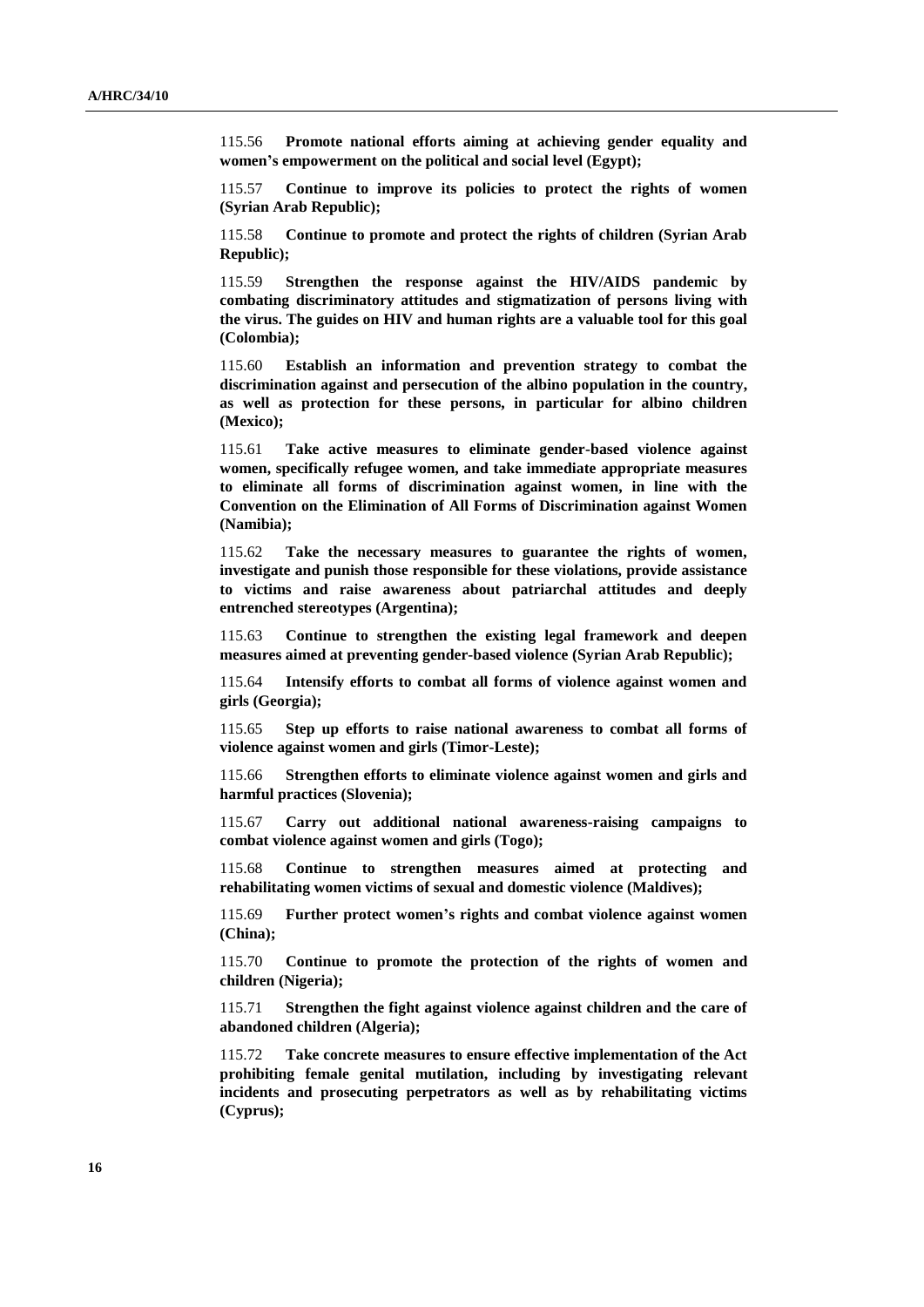115.73 **Step up the fight against all harmful traditional practices, inter alia by effectively enforcing the Prohibition of Female Genital Mutilation Act in all parts of the country and by increasing the human and financial resources of the Anti-Human Sacrifice and Trafficking Task Force (Czechia);**

115.74 **Implement and enforce the law against female genital mutilation as soon as possible (Spain);**

115.75 **Provide adequate resources for the full implementation of domestic laws that prohibit harmful traditional practices against women (Philippines);**

115.76 **Eliminate all harmful traditional practices and stereotypes, including female genital mutilation (Botswana);**

115.77 **Take concrete measures to eradicate harmful practices against women and children, especially children with albinism (Panama);**

115.78 **Strengthen programmes and plans to eradicate effectively child labour in the short term (Chile);**

115.79 **Strengthen efforts to ensure eradication of child labour by introducing penalties for violating the provisions on employing children and young persons (Maldives);**

115.80 **Continue to develop strategies to protect children, including measures to ensure that children living in the street and in foster care institutions have the right to live in a family and have access to health and education (Chile);**

115.81 **Take further steps to combat trafficking of persons (Armenia);**

115.82 **Ensure the separation of power and the independence of the judiciary and prevent government officials from interfering in judicial proceedings (Slovenia);**

115.83 **Ensure the full functionality and adequate resourcing of levels 1 and 2 local council courts, which provide the first access points to justice for 80 per cent of Ugandans (Austria);**

115.84 **Prioritize implementation of the Child Justice Strategy and the National Diversion Guidelines for children in the criminal justice system (South Africa);**

115.85 **Separate juveniles from adults in detention and rehabilitation centres (Zambia);**

115.86 **Ensure that the police force, the Directorate of Public Prosecution and the Uganda Human Rights Commission investigate all allegations of torture to hold perpetrators accountable (Denmark);**

115.87 **Conduct full and transparent investigations into alleged cases of excessive use of force by security agents, especially during and after the 2016 elections, ensuring accountability for possible human rights violations (Austria);**

115.88 **Investigate all alleged acts of torture and hold accountable State security agents who are found culpable (Ghana);**

115.89 **Strengthen measures to improve the application of the law on domestic violence, including training and awareness-raising for judges, prosecutors and police officers (Chile);**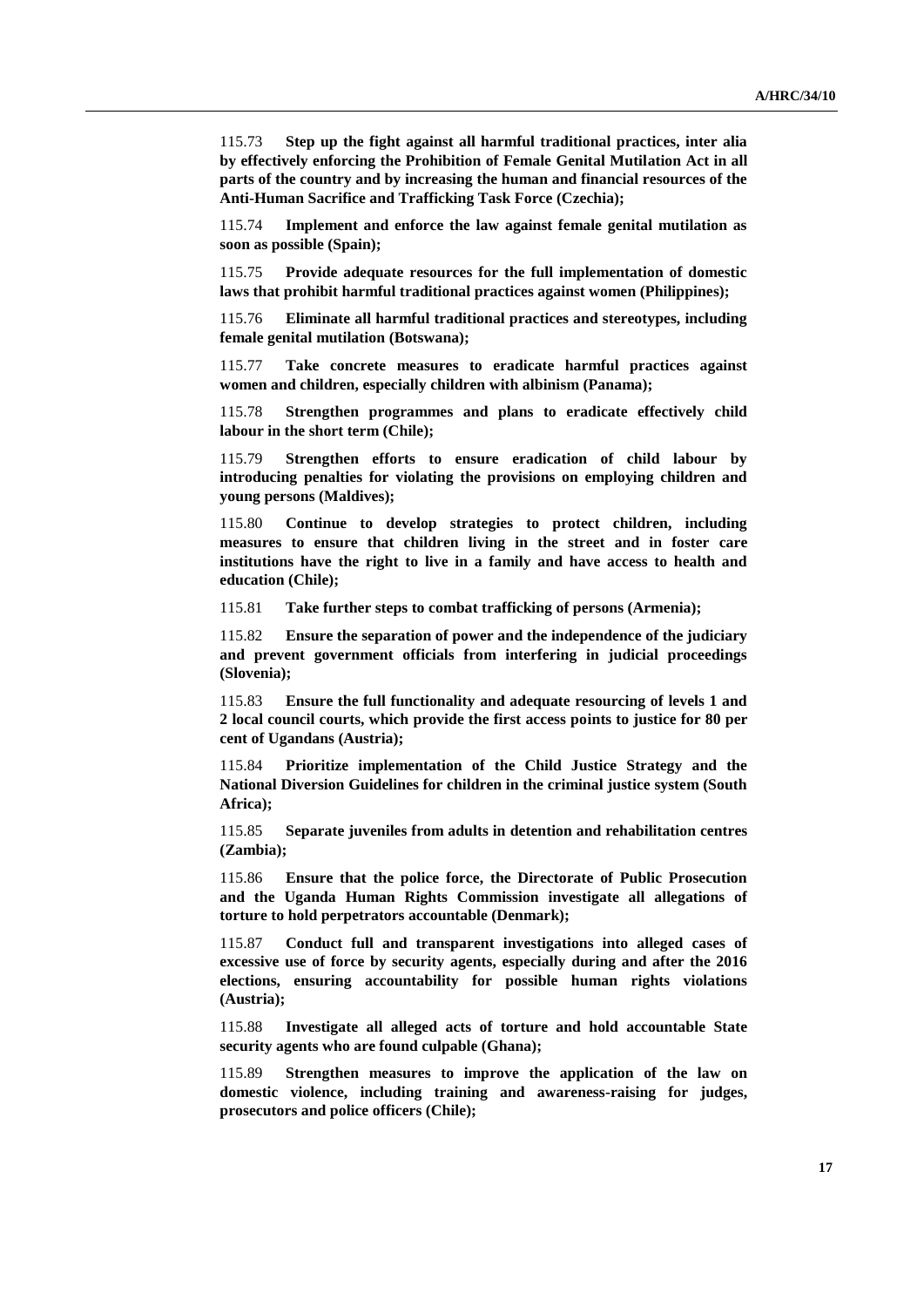115.90 **Create permanent and sustainable programmes for education and training in human rights for public officials, particularly members of the armed forces, the police and the judiciary, emphasizing protection for the most vulnerable groups (Colombia);**

115.91 **Strengthen police training on how to investigate sexual and genderbased violence, including against children, and ensure that perpetrators of these acts are appropriately prosecuted (United States of America);**

115.92 **Continue making efforts in the field of training and education in human rights for law enforcement agencies (Morocco);**

115.93 **Continue making efforts to provide human rights education to law enforcement personnel (United Republic of Tanzania);**

115.94 **Ensure that civil society organizations and human rights defenders can operate in a safe environment and that all allegations of intimidation, harassment and violence are fully investigated (Ireland);**

115.95 **Investigate the alleged harassment of human rights defenders and prosecute offenders (Ghana);**

115.96 **Thoroughly investigate the threats against human rights defenders and civil society organizations, bring to justice those responsible and guarantee reparations to the victims, especially those working for women's rights (Uruguay);**

115.97 **Thoroughly investigate attacks on persons living with albinism and ensure that perpetrators of violations committed against them are brought to justice (Sierra Leone);**

115.98 **Develop a national action plan to eliminate child marriage (Maldives);**

115.99 **Exert further efforts to ensure that all children born in the national territory are registered (Sudan);**

115.100 **Adopt measures to reduce the number of children without birth registration (Angola);**

115.101 **Ensure the full respect of the freedoms of association and peaceful demonstration in compliance with the international commitments of Uganda, in particular in the implementation of the Public Order Management Act of 2013 (France);**

115.102 **Strengthen measures to end any possibility of alleged police brutality, arbitrary arrests and politically motivated prosecution of opposition leaders (Australia);**

115.103 **Take measures to guarantee the right to peaceful assembly and avoid abuses in police activities and, if such abuses occur, ensure that they do not go unpunished (Spain);**

115.104 **Improve the transparency of the electoral process, provide equal conditions for all candidates, prevent obstruction of the media and the Internet, and ensure the independence of the Electoral Commission and impartial investigation of allegations of election fraud and violence (Czechia);**

115.105 **Enact electoral reforms to address problems noted by multiple observers during February 2016 elections, including by making the process for**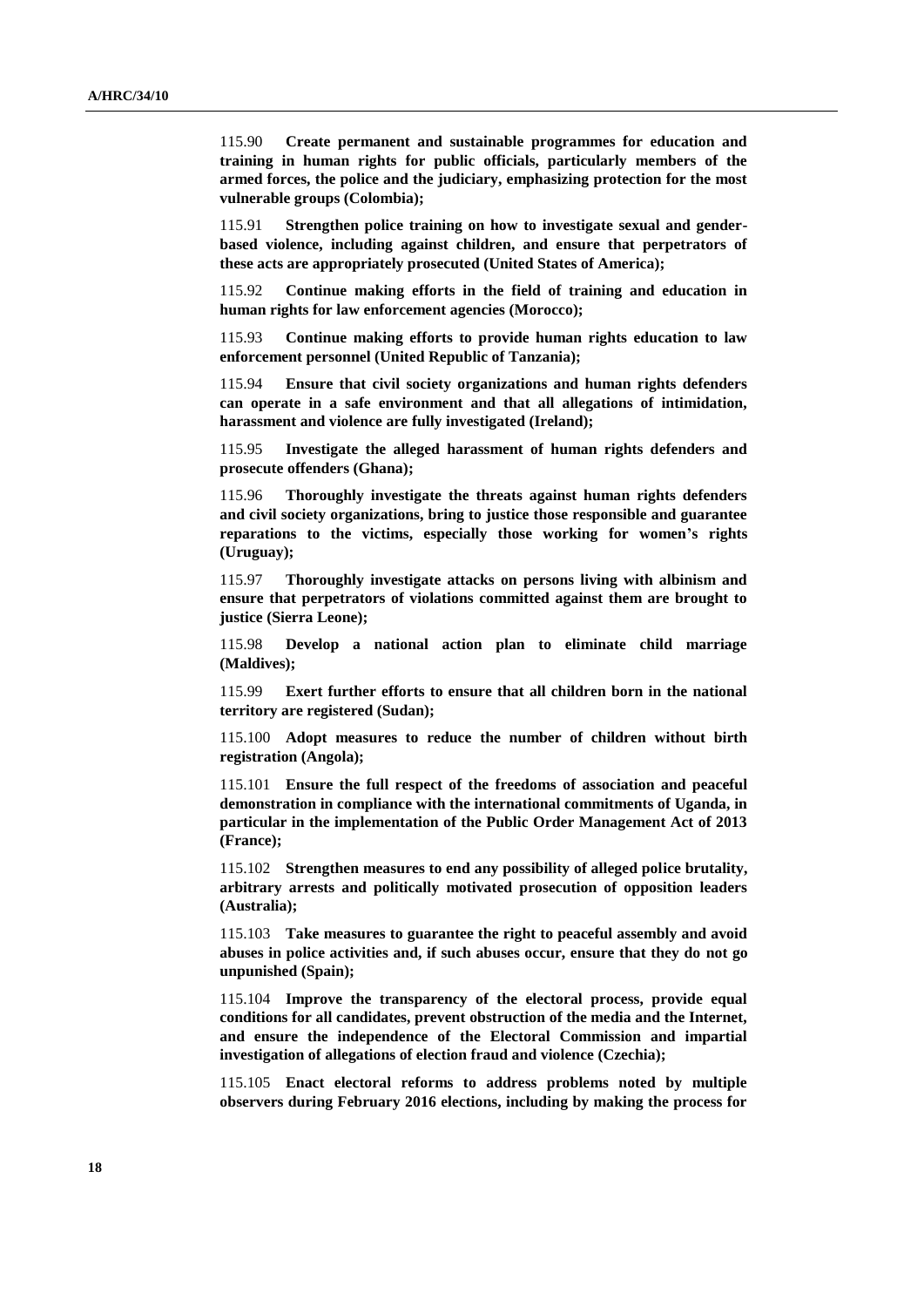**appointment to the Electoral Commission more inclusive and transparent (United States of America);**

115.106 C**onsult a broad range of civil society actors and reflect their views in the Non-Governmental Organizations Act, 2016, to ensure an open, accountable and vibrant NGO sector (United Kingdom of Great Britain and Northern Ireland);**

115.107 **Take necessary measures to allow the enjoyment of civil and political rights by all, including the right to participate in political and public affairs (Botswana);**

115.108 **Carry out the electoral reforms proposed by the Supreme Court of Uganda and independent observers to ensure future elections can be held while respecting human rights (Norway);**

115.109 **Implement meaningful electoral reform to ensure the transparency and independence of the Electoral Commission and its adherence to democratic principles, and prevent the misuse of State resources for campaign financing (Canada);**

115.110 **Explicitly recognize the legitimacy of the work carried out by human rights defenders, publicly support their work and provide protection for them (Uruguay);**

115.111 **Continue strengthening the country's successful social policy in favour of the most vulnerable sectors of society, ensuring that they have the assistance and cooperation of the international community that the country requires (Bolivarian Republic of Venezuela);**

115.112 **Make efforts as set out in the Sustainable Development Goals, especially those related to poverty, education, health, agriculture and nutrition (Bangladesh);**

115.113 **Improve the health sector by increasing the national budget for health and ensuring full and equal access to health in line with the health sector development plan (Indonesia);**

115.114 **Increase the percentage of the national budget allocated to health, and extend to all persons without distinction based on gender the right to health care (Paraguay);**

115.115 **Ensure a sufficient health budget, full and equal access to health services, in particular adolescent, reproductive and family planning services and relevant education (Ukraine);**

115.116 **Continue to develop the health system (Syrian Arab Republic);**

115.117 **Continue to cooperate with other countries in the health sector (Syrian Arab Republic);**

115.118 **Strengthen measures to combat maternal mortality and morbidity with a human rights-based approach (Colombia);**

115.119 **Intensify efforts to reduce maternal and child mortality rates (Nepal);**

115.120 **Further strengthen the standardization of the health management information system and share experience in this regard (Democratic People's Republic of Korea);**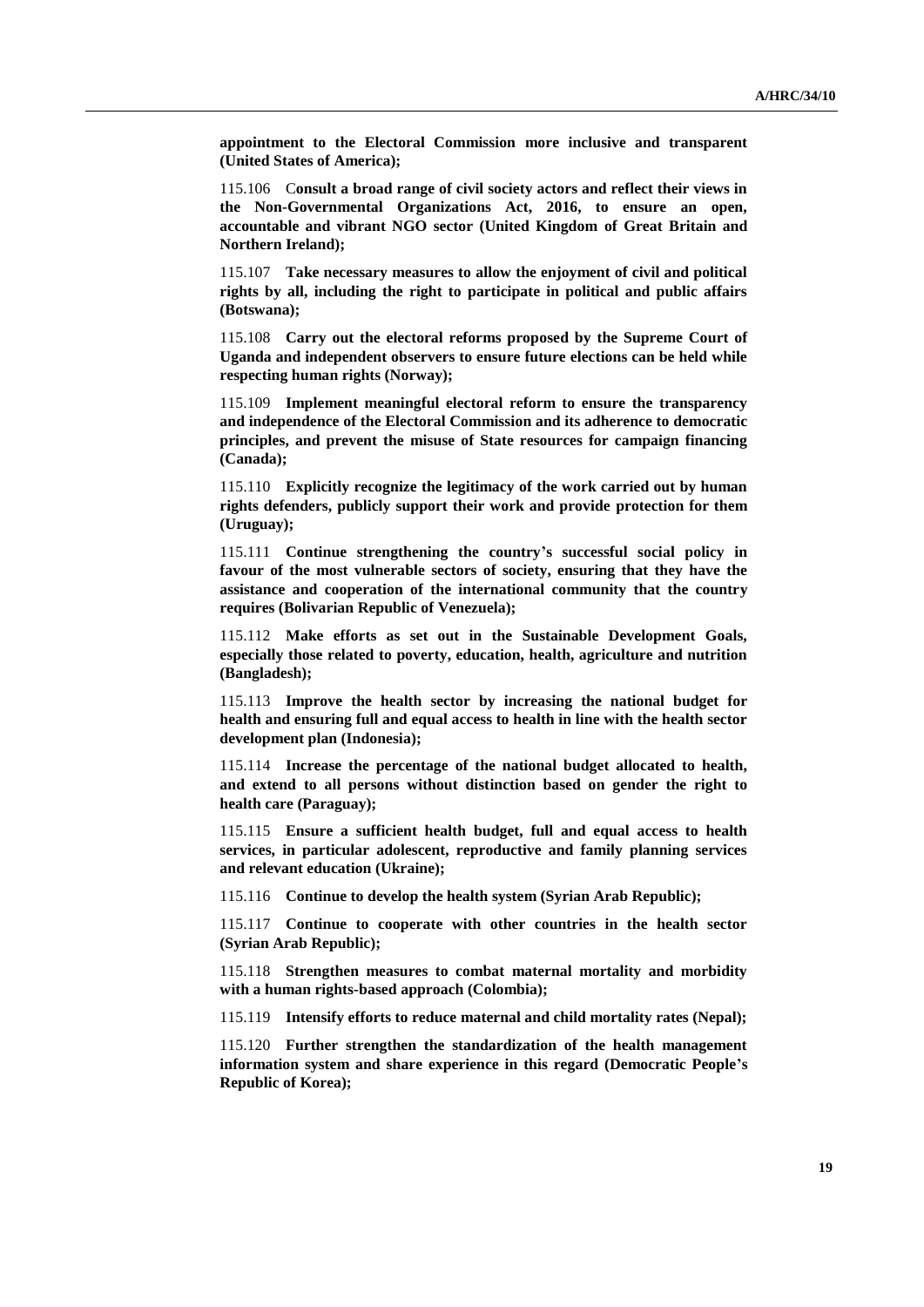115.121 **Pursue national efforts to combat HIV and provide health services for all (Egypt);**

115.122 **Implement the Abuja Declaration on Roll Back Malaria in Africa with particular emphasis on concluding the enactment of the National Health Insurance Bill to cover vulnerable groups, such as those in the informal sector, low-income households, people with disabilities, the elderly and children (Kenya);**

115.123 **Continue to take positive efforts and measures to maintain access to education for all (Democratic People's Republic of Korea);**

115.124 **Improve fair access to and the quality and sustainability of primary education (Djibouti);**

115.125 **Improve access to education, in particular in marginalized areas (Algeria);**

115.126 **Continue increasing the enrolment rate of children in primary schools and achieve equal gender opportunities, particularly in setting up policies that strengthen the rights of girls in education and provide education to all those who have been deprived (vulnerable groups), and improve the quality of the public education system (Libya);**

115.127 **Reinforce policies that favour access to education in rural areas (Syrian Arab Republic);**

115.128 **Take further measures to improve children's enrolment, access, quality and sustainability of education, especially for girls (Ukraine);**

115.129 **Implement legal provisions for better protection of persons with disabilities (Angola);**

115.130 **Promote and respect the basic rights of persons with disabilities without distinction (Djibouti);**

115.131 **Intensify its efforts to raise public awareness on the rights of persons with disabilities (Sudan);**

115.132 **Seek necessary assistance for its efforts to improve human rights in its territory, particularly the rights of migrants and asylum seekers (Nigeria);**

115.133 **Continue its efforts to improve the livelihood of refugees and IDPs by taking measures aimed at further improving the health-care system in refugee settlements, ensuring that all refugees attain the highest level of access to health services (Serbia);**

115.134 **Implement the Guiding Principles on Business and Human Rights: Implementing the United Nations "Protect, Respect and Remedy" Framework to guarantee labour and land rights (Kenya);**

115.135 **Adopt a national action plan for business and human rights, building on the Guiding Principles on Business and Human Rights (Norway);**

115.136 **Expedite the implementation of the second five-year National Development Plan (Ethiopia);**

115.137 **Continue to promote sustainable economic and social development and improve the living standards of the people (China);**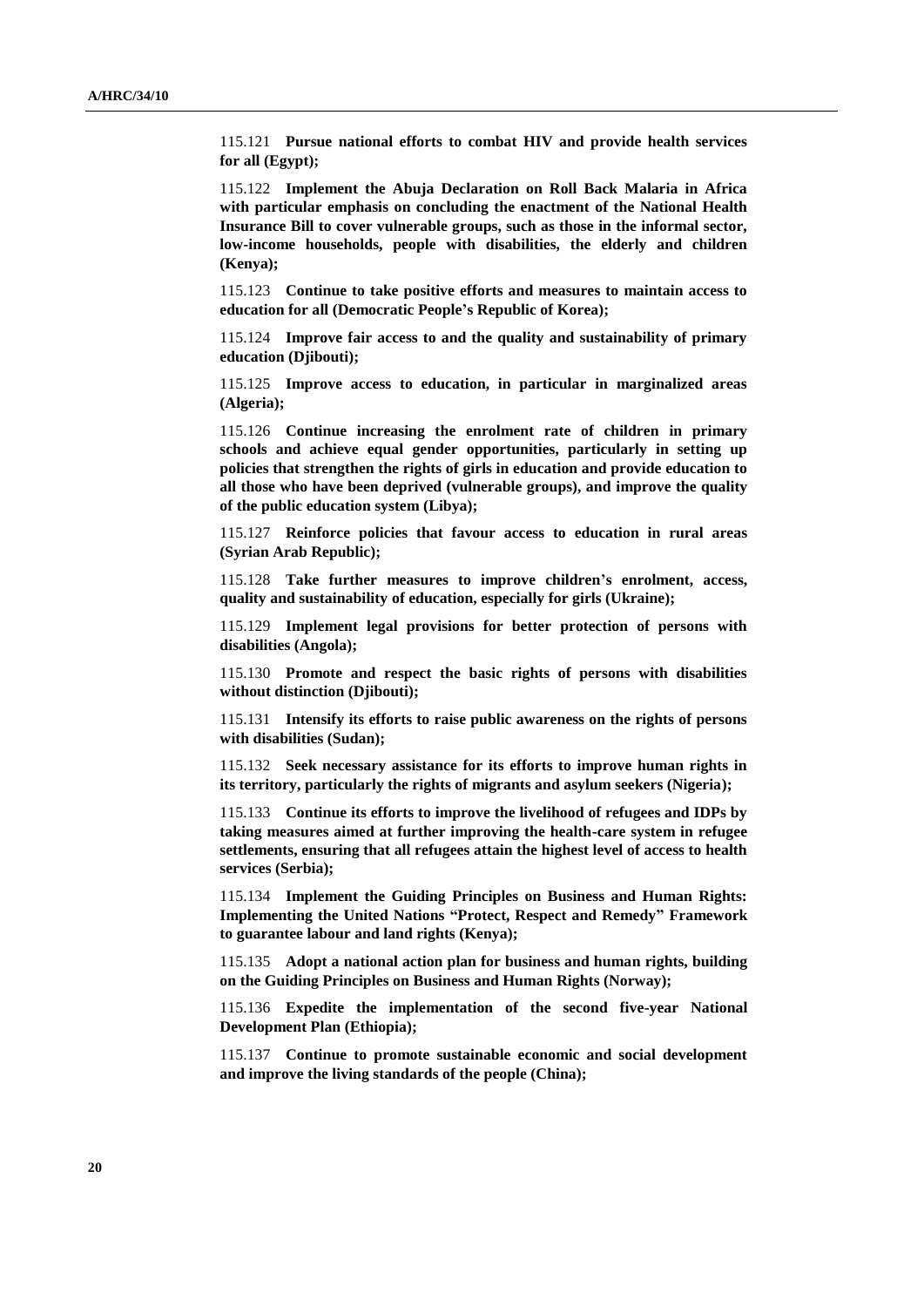115.138 **Ensure that companies exploiting natural resources conclude agreements with affected communities to allow them to access cultural sites or resources and be compensated (Kenya);**

115.139 **Continue to implement socioeconomic and development policies for safeguarding the rights of youth (Pakistan);**

115.140 **Continue to implement policies for the development of its people, including measures taken for equal opportunities for women and persons with disabilities in the economic and social development of the country (Pakistan);**

115.141 **Step up the fight against corruption, including in ensuring a level playing field and competitive bidding in public procurement (Cuba);**

115.142 **Enhance the efforts made to improve the economic rights of the people (Ethiopia);**

115.143 **Seek the assistance of the international community to help Uganda enact laws for the promotion and protection of human rights (South Sudan).**

116. **The following recommendations will be examined by Uganda, which will provide responses in due time, but no later than the thirty-fourth session of the Human Rights Council:**

116.1 **Swiftly enact the Marriage and Divorce Bill of 2009 to end discrimination against women in family law and enact a new succession act promoting equal inheritance rights for both women and men (Germany);**

116.2 **Fully implement school health policies and the policy on adolescent health to provide reproductive health education for adolescents and prevent teenage pregnancy (Germany);**

116.3 **Develop and implement social security reforms to protect the most vulnerable groups and individuals (Maldives);**

116.4 **Ratify the Convention on Protection of Children and Cooperation in respect of Intercountry Adoption (Madagascar);**

116.5 **Expedite the enactment of the drafted Marriage and Divorce Bill (Maldives);**

116.6 **Ratify and accede to the International Convention for the Protection of All Persons from Enforced Disappearance and the Convention on the Rights of Persons with Disabilities and withdraw reservations to the Convention against Torture and the International Convention on the Protection of the Rights of All Migrant Workers and Members of Their Families (Sierra Leone);**

116.7 **Ensure effective implementation of enacted legislation affecting women's human rights, and expedite the enactment of the Marriage and Divorce Bill, the Sexual Offences Bill and a witness protection law (Sweden);**

116.8 **Amend the Penal Code to broaden the definition of rape by including a range of sexual acts, including marital rape, and by making the offence gender-neutral (Sweden);**

116.9 **Strengthen the enforcement of the Domestic Violence Act and adopt the Sexual Offences Bill (Timor-Leste);**

116.10 **Increase the percentage of the national budget for health to 15 per cent as per the Abuja Declaration on Roll Back Malaria in Africa (Zimbabwe);**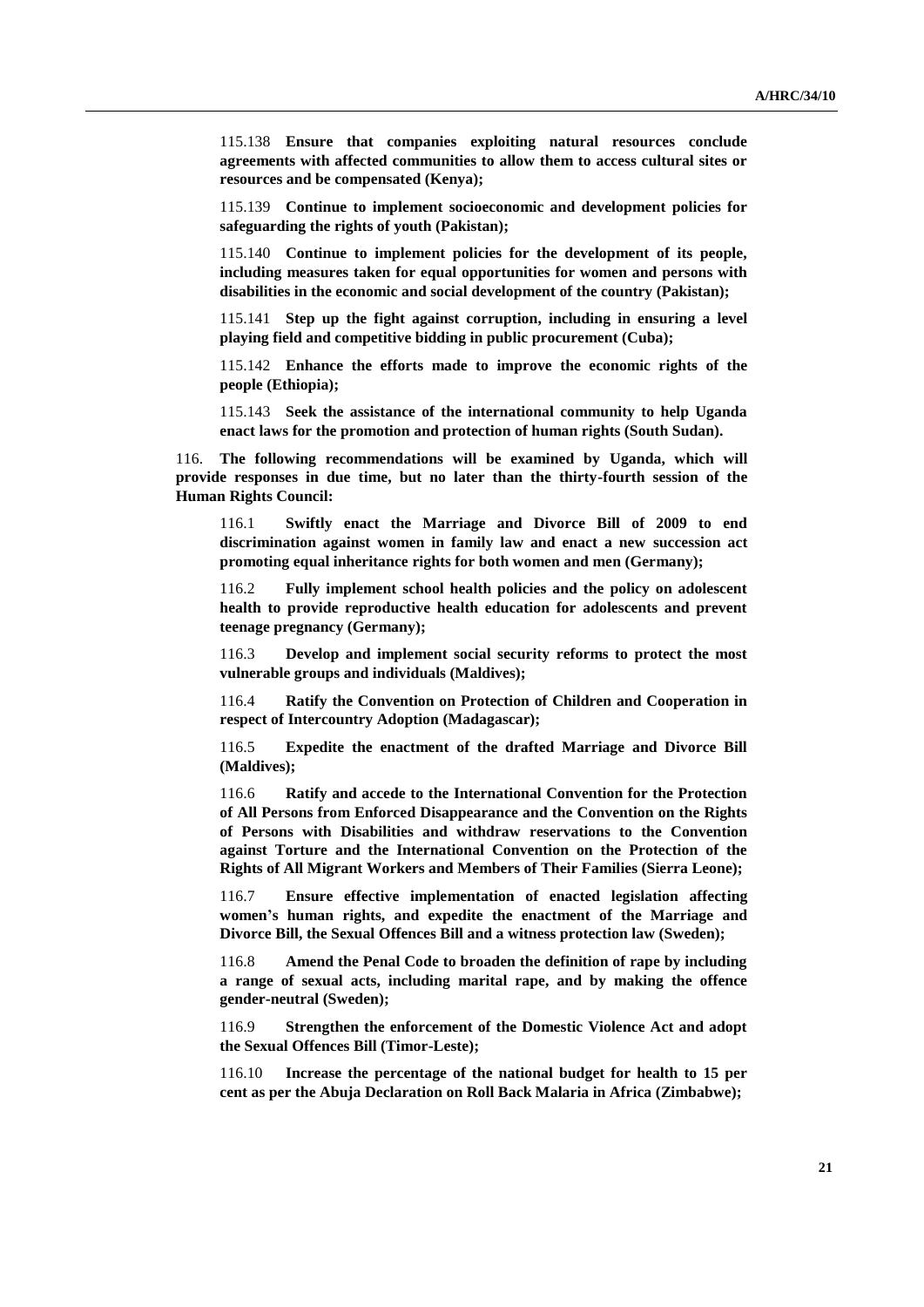116.11 **Ratify the Convention on the Non-Applicability of Statutory Limitations to War Crimes and Crimes against Humanity (Armenia);**

116.12 **Increase access to sexual and reproductive health services by raising the health budget to 15 per cent in line with the Abuja Declaration on Roll Back Malaria in Africa and creating a health insurance scheme for the poor (Belgium);**

116.13 **Establish a sufficient number of courts and mobile legal aid centres in refugee areas to improve access to justice, particularly for cases of sexual and gender-based violence (Haiti);**

116.14 **Revise the minimum wage to guarantee the protection of workers by ensuring a decent standard of living, in consultation with all relevant stakeholders (Haiti);**

116.15 **Adopt and implement, without delay, the draft Food and Nutrition Bill of 2008 and adequately finance school meal programmes, in consultation with all relevant stakeholders (Haiti);**

116.16 **Enact and implement a comprehensive national urban policy to address the human rights problems arising from rapid urbanization (Kenya);**

116.17 **Strengthen the juvenile justice system, in particular by ensuring the designation of specialized courts and judges, which would apply procedures that take into account the specific needs of children (Belgium);**

116.18 **Increase the job quota for people with disabilities (Congo).**

117. **The recommendations below did not enjoy the support of Uganda and would thus be noted:**

117.1 **Decriminalize consensual same-sex conduct, starting with the repeal of laws governing unnatural offences and indecent practices, and investigate and prosecute cases of discrimination, intimidation and attacks on lesbian, gay, bisexual, transgender and intersex persons and organizations (Canada);**

117.2 **Amend Section 44 of the Non-Governmental Organizations Act, 2016, to ensure its compliance with the national constitutional requirement that every criminal offence be well defined and adopt NGO Act regulations to enable and protect the rights to freedom of expression, peaceful assembly and association, both online and offline (Canada);**

117.3 **Take further measures to combat and prevent all forms of discrimination and social stigmatization, including on the grounds of sexual orientation and gender identity (Chile);**

117.4 **Take measures to combat rules, practices and stereotypes that cause discrimination and violence against lesbian, gay, bisexual and transgender persons, particularly those that are an attack against their dignity and selfdetermination with respect to their sexual orientation (Colombia);**

117.5 **Revise legislation on abortion to ensure that all women have access to abortion and health care in order to reduce maternal mortality (Congo);**

117.6 **Amend, as a first step, relevant laws that impose mandatory capital punishment (Cyprus);**

117.7 **Ratify the Optional Protocol to the Convention against Torture and establish an effective mechanism for investigation of allegations of torture in line with the Manual on the Effective Investigation and Documentation of**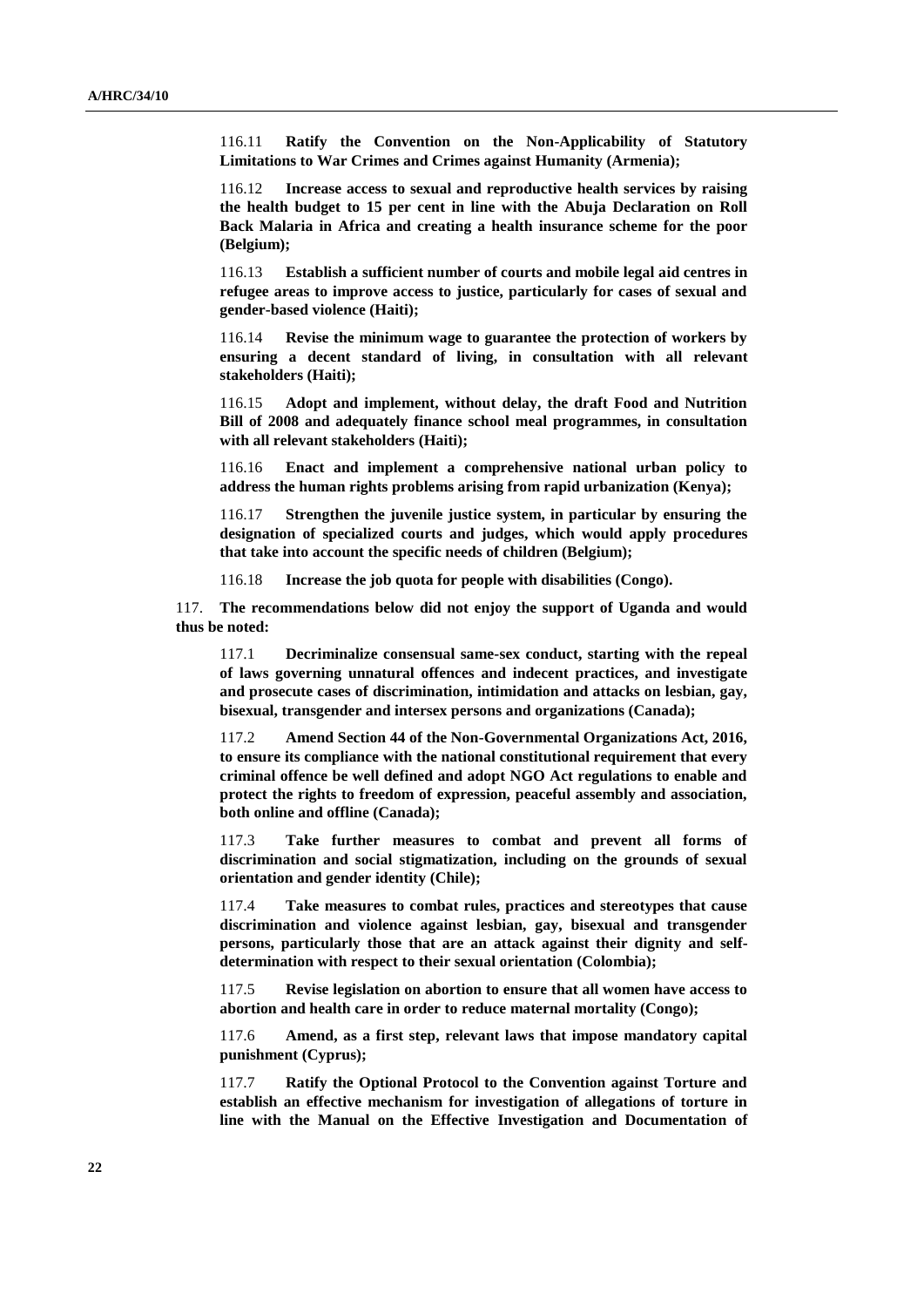**Torture and Other Cruel, Inhuman or Degrading Treatment or Punishment (Czechia);**

117.8 **Review the Public Order Management Act and the Non-Governmental Organizations Act so that the legal framework is conducive to safe and unhindered operation of independent NGOs (Czechia);**

117.9 **Decriminalize same-sex relationships between consenting adults (Czechia);**

117.10 **Intensify efforts to ratify the Optional Protocol to the Convention against Torture (Denmark);**

117.11 **Promulgate and implement the Law Revision (Penalties in Criminal Matters) Miscellaneous Amendment Bill, with a view to a definitive abolition of the death penalty (France);**

117.12 **Adopt national legislation in accordance with the Optional Protocol to the Convention against Torture (France);**

117.13 **Ratify the Optional Protocol to the Convention on the Elimination of All Forms of Discrimination against Women (France) (Ghana) (Iceland) (Rwanda) (Senegal);**

117.14 **Repeal the legal provisions that provide for the criminalization of lesbian, gay, bisexual, transgender and intersex persons, in respect of the principle of non-discrimination (France);**

117.15 **Consider ratifying the Optional Protocol to the Convention against Torture, the Optional Protocol to the Convention on the Elimination of All Forms of Discrimination against Women and the Second Optional Protocol to the International Covenant on Civil and Political Rights, aiming at the abolition of the death penalty (Georgia);**

117.16 **Consider extending a standing invitation to special procedure mandate holders (Georgia);**

117.17 **Ratify the Optional Protocol to the Convention against Torture, promote strict adherence to the prohibition of torture, inhuman or degrading treatment or punishment and prosecute violations thereof (Germany);**

117.18 **Amend the Public Order Management Act, 2013, and the Non-Governmental Organizations Act, 2016, to ensure free assembly and association in line with international human rights standards (Germany);**

117.19 **Ratify the International Convention for the Protection of All Persons from Enforced Disappearance (Ghana) (Uruguay);**

117.20 **Ratify the Optional Protocol to the Convention against Torture (Ghana) (Montenegro) (Morocco) (Rwanda);**

117.21 **Issue standing invitations to all special procedure mandate holders (Ghana);**

117.22 **Promptly ratify the Optional Protocol to the Convention against Torture and accede to the ILO Indigenous and Tribal Peoples Convention, 1989 (No. 169) (Guatemala);**

117.23 **Adopt measures to combat and prevent discrimination and social stigmatization, in particular of persons with disabilities, persons with albinism, and on the grounds of sexual orientation or gender identity (Guatemala);**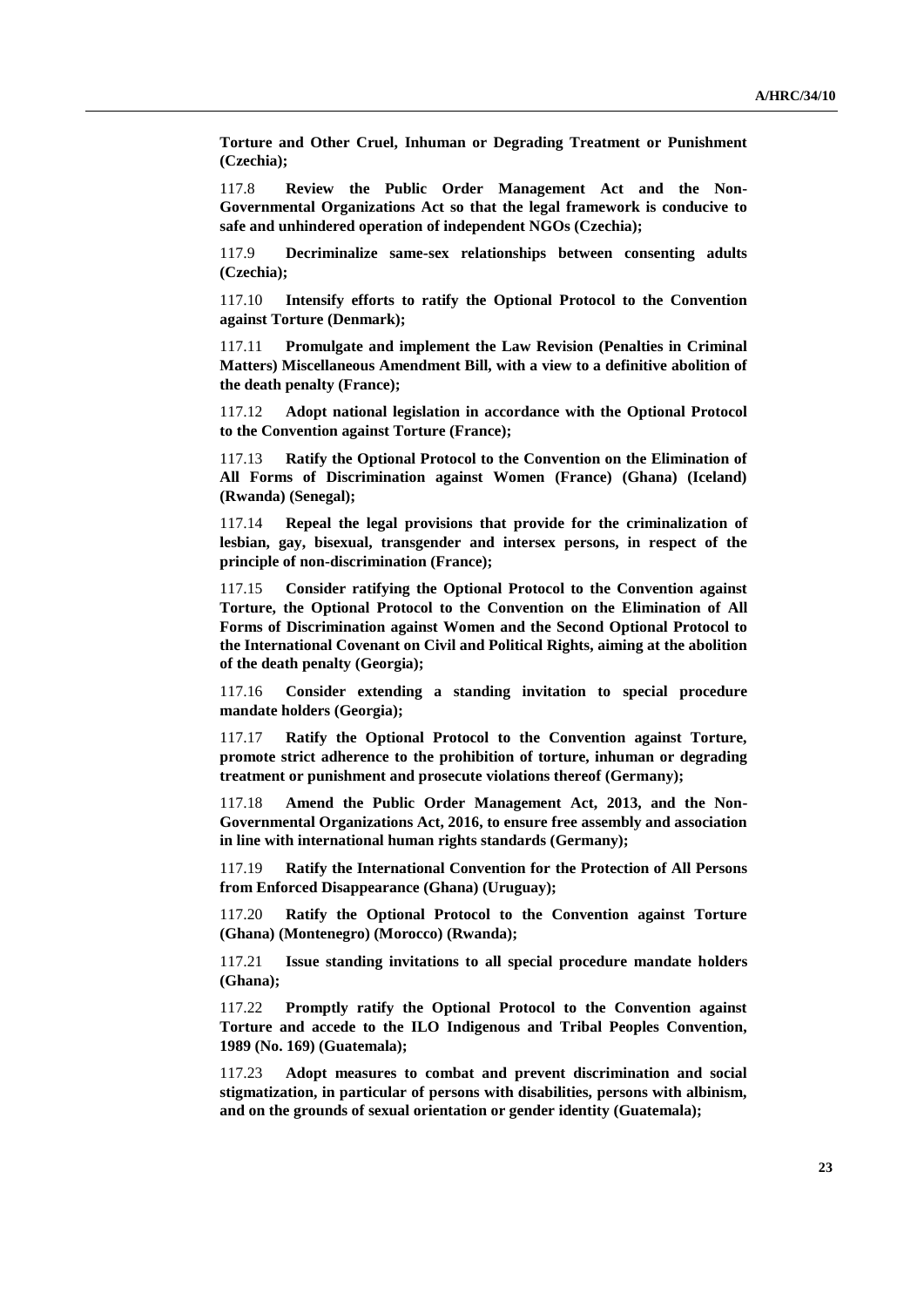117.24 **Extend a standing invitation to all special procedure mandate holders (Guatemala) (Republic of Korea);**

117.25 **Ratify the Second Optional Protocol to the International Covenant on Civil and Political Rights (Iceland) (Portugal);**

117.26 **Abolish the death penalty and any legal provisions that provide for the death penalty (Iceland);**

117.27 **Investigate and prosecute State actors and individuals perpetrating violence against LGBTI persons (Iceland);**

117.28 **Sign and ratify the Optional Protocol to the Convention against Torture, as well as the Optional Protocol to the Convention on the Elimination of All Forms of Discrimination against Women (Italy);**

117.29 **Consider taking all necessary steps to introduce a de jure moratorium on executions with a view to fully abolishing the death penalty (Italy);**

117.30 **Revise the Public Order Management Act to guarantee a proportionate use of force by the security forces and mainstream human rights and humanitarian law in the training of the security forces (Italy);**

117.31 **Repeal the law against homosexuality, which facilitates discrimination against lesbian, gay, bisexual and transgender people, encourages harassment and violence against them and imposes sentences of life imprisonment for the offenses of homosexuality, same-sex marriage and "aggravated homosexuality" (Mexico);**

117.32 **Ratify the Second Optional Protocol to the International Covenant on Civil and Political Rights (Montenegro) (Rwanda);**

117.33 **Fulfil the conditions set forth in paragraph 17 of the national report, so as to be able to consider ratification of the International Convention for the Protection of All Persons from Enforced Disappearance, the Optional Protocol to the Convention on the Elimination of All Forms of Discrimination against Women and the Optional Protocol to the Convention against Torture (Mozambique);**

117.34 **Consider accession to the Second Optional Protocol to the International Covenant on Civil and Political Rights, a de facto and de jure moratorium on the imposition of the death penalty and converting capital offences to life imprisonment sentences (Namibia);**

117.35 **Amend sections 44 (d), 44 (f) and 30 (1) (a) of the Non-Governmental Organizations Act to align them with the Ugandan Constitution and international human rights law (Netherlands);**

117.36 **Increase access to sexual and reproductive health services for vulnerable groups, including sexual minorities, by raising the health budget to 15 per cent in line with the Abuja Declaration on Roll Back Malaria in Africa (Netherlands);**

117.37 **Implement laws, regulations and plans regarding women's rights with adequate training and resources, bearing in mind that sexual and genderbased violence and disparities in economic opportunities remain. There is scope for improvement of health-care providers' ability to offer sexual and reproductive information and services, including safe abortions (Norway);**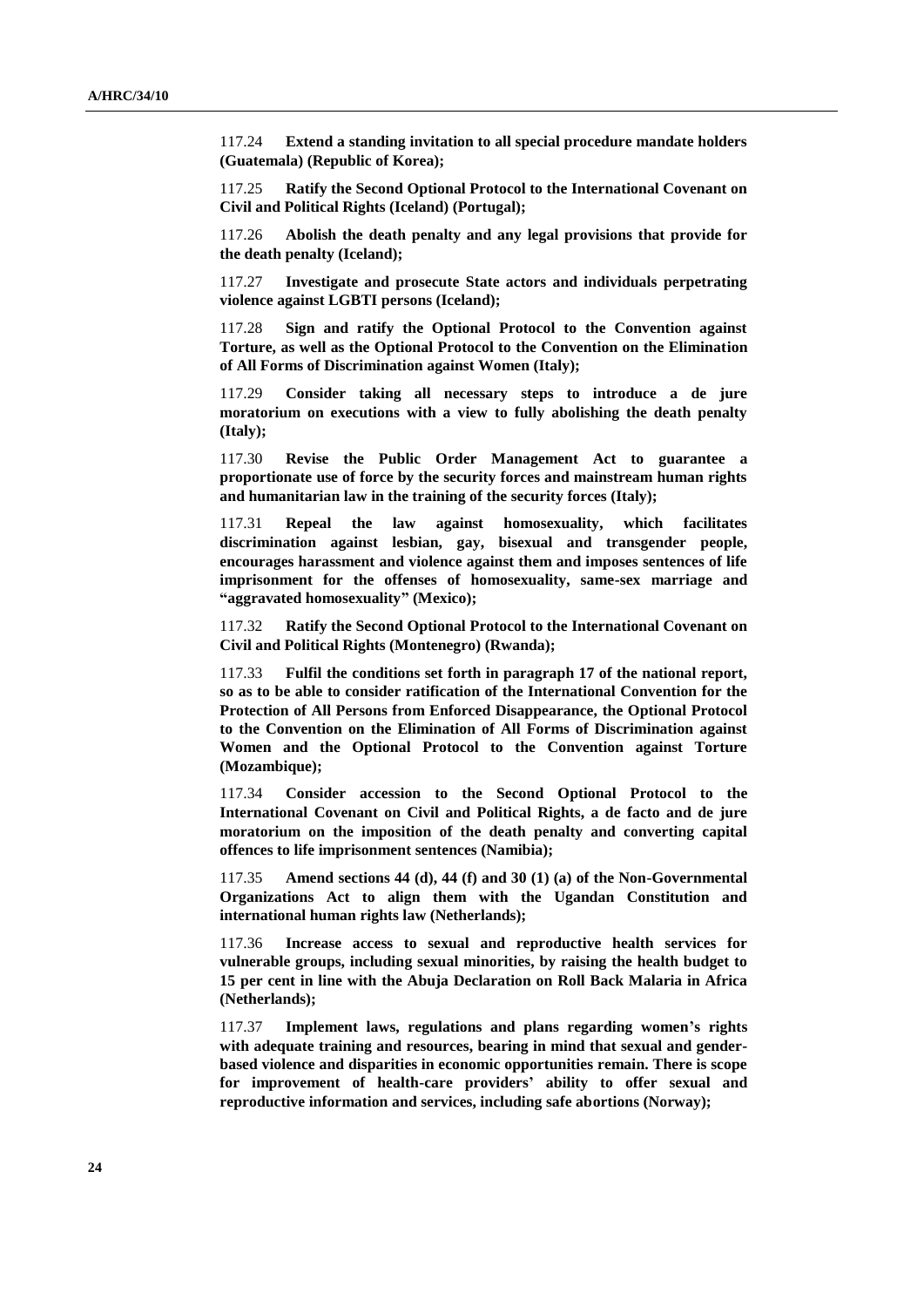117.38 **Respect, protect and promote the human rights of all persons, without discrimination on any grounds, including sexual orientation, gender identity or same-sex relationships between consenting adults (Norway);**

117.39 **Ratify the International Convention for the Protection of All Persons from Enforced Disappearance, the Convention on the Reduction of Statelessness and the Protocol to Prevent, Suppress and Punish Trafficking in Persons, Especially Women and Children, supplementing the United Nations Convention against Transnational Organized Crime (Panama);**

117.40 **Issue a standing invitation to the special procedures (Panama) (Rwanda) (Ukraine);**

117.41 **Abolish the death penalty and commute to prison terms the death sentences that have already been pronounced (Panama);**

117.42 **Fully abolish the death penalty (Paraguay);**

117.43 **Adopt a formal moratorium on the death penalty with a view to fully abolishing capital punishment, both in practice and in law, for all cases and under all circumstances (Portugal);**

117.44 **Ratify the Optional Protocol to the International Covenant on Economic, Social and Cultural Rights and the Optional Protocol to the Convention against Torture (Portugal);**

117.45 **Adhere fully to the relevant provisions of the International Convention for the Protection of the Rights of All Migrant Workers and Members of Their Families, in particular articles 76 and 77 (Senegal);**

117.46 **Decriminalize consensual same-sex sexual relations, de-legalize discrimination against lesbian, gay, bisexual and transgender persons and discourage harassment and violence against them (Slovenia);**

117.47 **Make progress towards the abolition of capital punishment by adopting a de jure moratorium (Spain);**

117.48 **Amend the law against homosexuality and the Penal Code, which criminalizes homosexual conduct (Spain);**

117.49 **Take all necessary measures to ensure that the human right to nondiscrimination is applied and that the human rights of all persons, including lesbian, gay, bisexual, transgender and intersex persons, are fully respected and protected (Sweden);**

117.50 **Amend the Non-Governmental Organizations Act, adopted in January 2016, which restricts the right to freedom of association, to bring it into conformity with the Constitution and the International Covenant on Civil and Political Rights (Switzerland);**

117.51 **Ratify the International Convention for the Protection of All Persons from Enforced Disappearance, the Convention on the Reduction of Statelessness, the Optional Protocol to the Convention against Torture, the Optional Protocol to the Convention on the Elimination of All Forms of Discrimination against Women and the Second Optional Protocol to the International Covenant on Civil and Political Rights (Ukraine);**

117.52 **Amend the Public Order Management Act in line with international best practice, as set out by the Special Rapporteur on the rights to freedom of peaceful assembly and of association in his March 2016 joint report to the**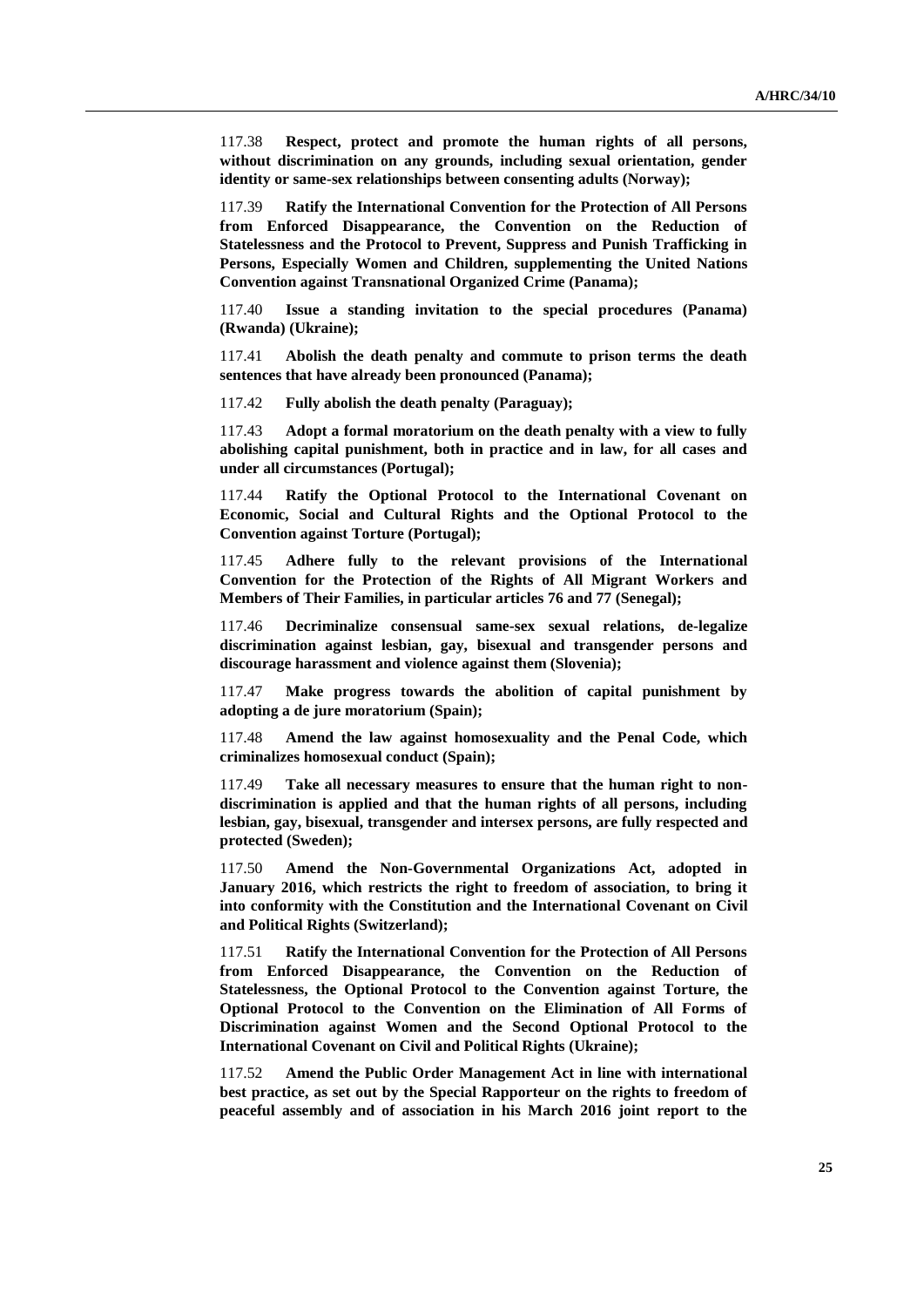**Human Rights Council (United Kingdom of Great Britain and Northern Ireland);**

117.53 **Cease the harassment and arbitrary detention of political opposition leaders and supporters, and ensure that peaceful political dissent and public discourse about human rights, elections and government policy are allowed to take place freely in public spaces and in the press (United States of America);**

117.54 **Repeal the provisions of the penal code that penalize same-sex relations between consenting adults and put an end to the detention and harassment of LGBTI activists and allow them to freely exercise their right to assembly and peaceful protest (Uruguay);**

117.55 **Abolish the death penalty for all crimes and commute all death sentences into custodial sentences (Uruguay);**

117.56 **Ratify the Second Optional Protocol to the International Covenant on Civil and Political Rights without reservations (Uruguay);**

117.57 **Ratify the Optional Protocol to the International Covenant on Economic, Social and Cultural Rights and accept its investigation and communication procedure (Uruguay);**

117.58 **Adopt the necessary measures to repeal all legislation that discriminates against and penalizes persons because of their sexual orientation (Argentina);**

117.59 **Repeal the Penal Code provisions criminalizing sex between consensual same-sex partners and remove discriminatory language against lesbian, gay, bisexual, transgender and intersex persons or minority groups or their supporters (Australia);**

117.60 **Establish a formal moratorium on the death penalty with a view to ratifying the Second Optional Protocol to the International Covenant on Civil and Political Rights (Australia);**

117.61 **Repeal all legislation giving rise to discrimination against people on grounds of their sexual orientation or gender identity and refrain from reintroducing the Anti-Homosexuality Act, annulled by the Supreme Court in 2014 (Austria);**

117.62 **Consider ratifying the Second Optional Protocol to the International Covenant on Civil and Political Rights (Belgium);**

117.63 **Review the Public Order Management Act in order to repeal the disciplines which allow public authorities to prohibit, without due justification, peaceful protests, thus better protecting freedom of expression and of assembly (Brazil);**

117.64 **Decriminalize same-sex relations and review national legislation with a view to promoting equality and preventing discrimination of any kind (Brazil);**

117.65 **Speed up the process of ratification of the Optional Protocol to the Convention on the Elimination of All Forms of Discrimination against Women and the Optional Protocol to the Convention against Torture (Burundi).**

118. **All conclusions and/or recommendations contained in the present report reflect the position of the submitting State(s) and/or the State under review. They should not be construed as endorsed by the Working Group as a whole.**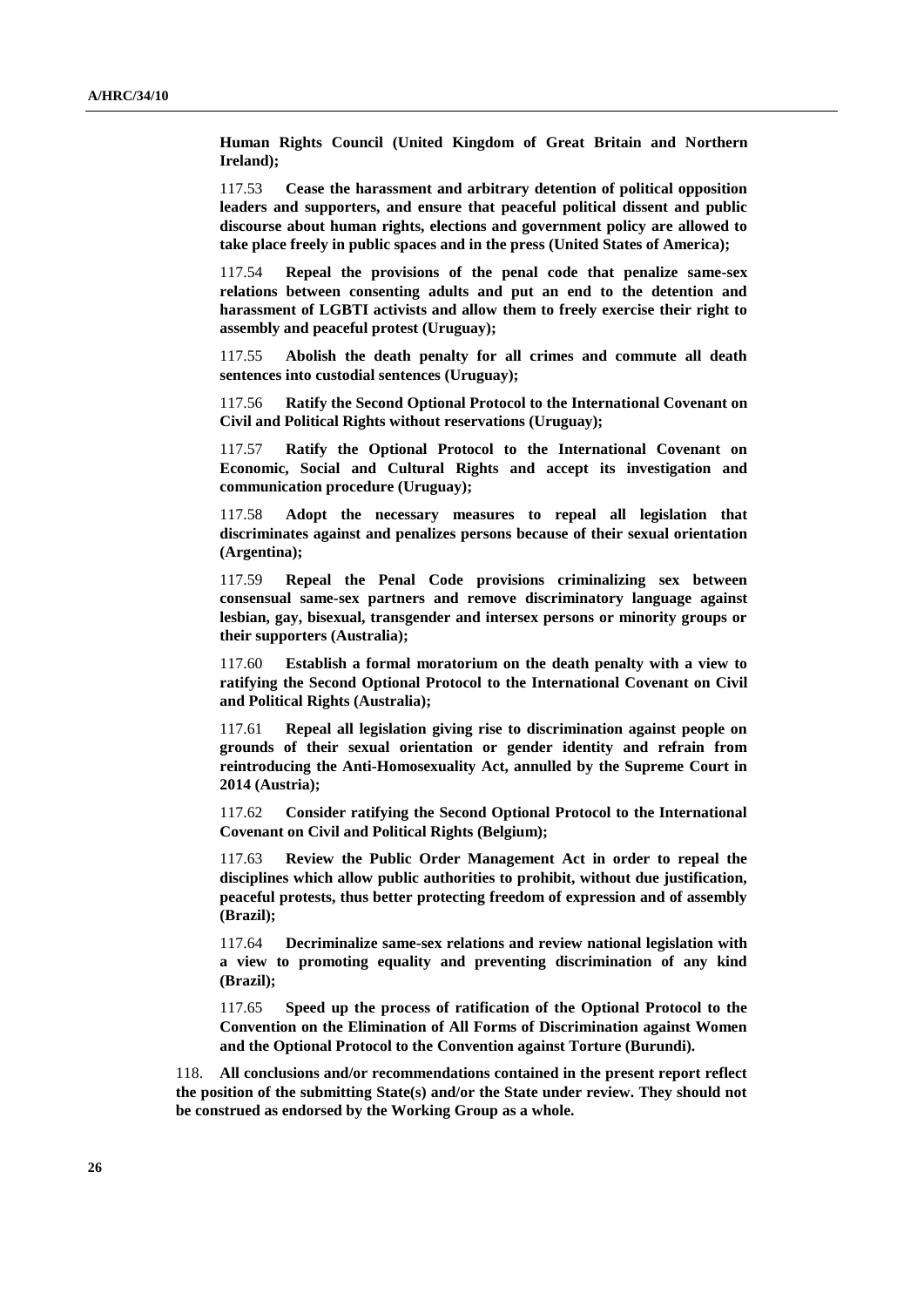# **Annex**

## **Composition of the delegation**

The delegation of Uganda was headed by Hon. Sam K. Kutesa, Minister for Foreign Affairs, and composed of the following members:

- Hon. Jovah Kamateeka, Chairperson, Human Rights Committee, Member of Parliament;
- Hon. Isala Eragu Veronica Bichetero, Member of Parliament;
- Hon. Kafuuzi Jackson Karugaba, Member of Parliament;
- Hon. Gilbert Olanya, Member of Parliament;
- Ms. Sylvia Muwebwa Nabatanzi, Chairperson, Equal Opportunities Commission;
- Amb. David Etuket, Director, International Cooperation, Ministry of Foreign Affairs;
- Amb. Christopher Onyanga Aparr, Permanent Representative, Uganda Mission, Geneva;
- Amb. Benedict Lukwiya, Deputy Head of Mission, Uganda Mission Geneva;
- Mr. Erasmus Twaruhukwa, Director, Human Rights and Legal Services, Uganda Police Force;
- Col. Charles Wacha, Director, Human Rights Department, Uganda People's Defence Forces;
- Ms. Patricia Nduru, Director, Monitoring and Inspections, Uganda Human Rights Commission;
- Amb. Arthur Kafeero, Head, Multilateral Organizations and Treaties Department, Ministry of Foreign Affairs;
- Mr. George Baitera Maiteki, Deputy Director, General External Security Organization;
- Ms. Eunice Kigenyi, Minister Counsellor, Ministry of Foreign Affairs;
- Mr. Bisereko Kyomuhendo, Commissioner, Legal Advisory Services, Ministry of Justice and Constitutional Affairs;
- Mr. David Musiime, Senior Commissioner Public Affairs, Ministry of Security, Office of the President;
- Mr. Steven Nkayivu Ssenabulya, Counsellor/Personal Assistant to Minister of Foreign Affairs;
- Mr. Juvenal Ntacyo Muhumuza, Acting Assistant Commissioner, Development Assistance and Regional Cooperation, Ministry of Finance, Planning and Development;
- Mr. Joshua Wamala, Head of the Election Management Department, Electoral Commission;
- Mr. Matata Twaha Magara Frankman, First Secretary, Uganda Mission, Geneva;